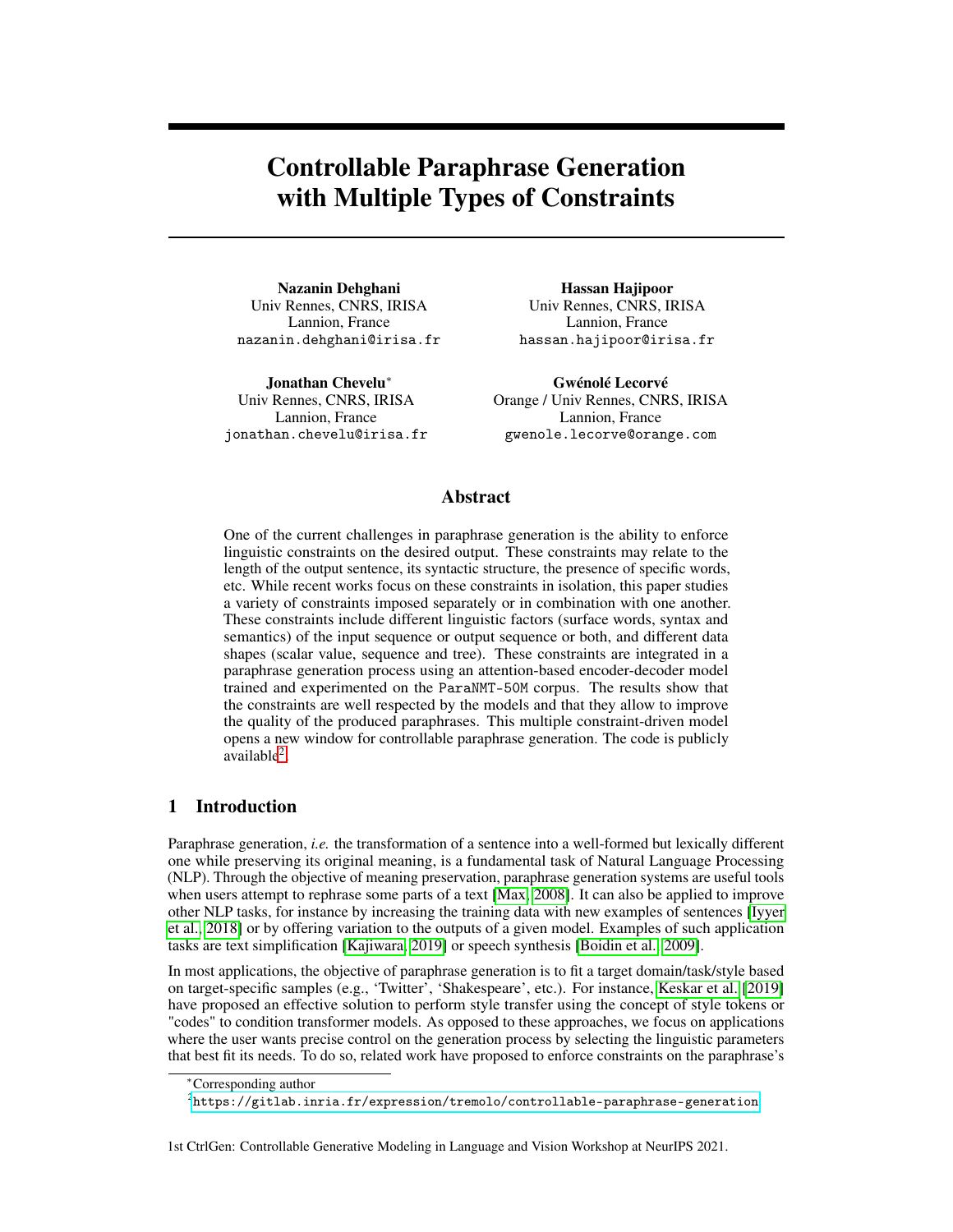length [\[Kikuchi et al., 2016\]](#page-9-5), its syntactic structure [\[Kumar et al., 2020,](#page-9-6) [Goyal and Durrett, 2020\]](#page-9-7), or words to be removed from the source sentence [\[Kajiwara, 2019\]](#page-9-2).

In this context, this paper studies to what extent the constraint-sensitive paraphrase generation paradigm can be extended. Namely, our contribution is to consider, compare, and combine several types of constraints, depicting (1) various linguistic aspects (syntax, lexicon and semantics), (2) focusing either on the output or input sentence or both, and (3) with different data shapes (scalar value, sequence, tree). To do so, multiple attention-based encoder-decoder models<sup>[3](#page-1-0)</sup> are trained following a unique consistent architecture. Based on a general-purpose paraphrase corpus (ParaNMT-50M), constraints are derived from each source-target pair of sentences and used to condition the paraphrase model. The performance of the models is investigated across the different types of constraints and their combinations through objective and perceptual evaluations of the paraphrases, as well as by measuring how often the input constraints are satisfied. Finally, it is important to highlight that the generation of the constraints is not the purpose of this paper. In absolute terms, they could be provided by end-users or predicted by some machine learning models. Instead, this paper focuses on how well the single or combined constraints can be satisfied using the paraphrase model.

The paper is organized as follows: after discussing the related work in Section [2,](#page-1-1) Section [3](#page-2-0) details our generic model architecture while Section [4](#page-2-1) introduces the different types of constraints tested. Then, Section [5](#page-4-0) presents the experimental setup, and Sections [6](#page-5-0) and [7](#page-7-0) report the results.

# <span id="page-1-1"></span>2 Related work

While natural language generation was historically grounded on rule/grammar-based systems [\[Deemter et al., 2005,](#page-9-8) [Gatt and Reiter, 2009\]](#page-9-9) or statistical systems with dedicated modules [\[Quirk](#page-9-10) [et al., 2004,](#page-9-10) [Koehn, 2009\]](#page-9-11), advances in deep learning have homogenized the various tasks (machine translation, paraphrase generation, text summarization, question-answering, etc.) with a massive use of sequence-to-sequence neural models, whatever the underlying implementation (RNNs, LSTMs, Transformers, etc.). This section focuses on these approaches but note that other paradigms still exist, for instance the one based on retrieval approaches [\[Li et al., 2018,](#page-9-12) [Huang et al., 2019\]](#page-9-13).

In the case of paraphrase generation, this homogenisation allows the translation of the key dimensions of the task, i.e. semantic preservation, linguistic correctness and respect of the intended task ("what is the paraphrase for?"). The topic of *controllable paraphrase generation* studies how can this last dimension best be taken into account. When the purpose is to mimic a target style, this topic can be seen as *style transfer* [\[Jin et al., 2020\]](#page-9-14). Both topics have received much attention in recent years.

The first (straightforward) approach is to leave the model infer the logic of the task-specific goal by simply observing the data. If aligned data is available, the output distribution of the model can be conditioned by learning the transition from input sentences to a paraphrase which satisfies the target task [\[Wang et al., 2019,](#page-9-15) [Lai et al., 2021\]](#page-9-16). Other methods explicit inside the model the need to separate various dimensions/concepts from the input sentence. Then, the problem is either to keep certain aspects invariant (eg. semantics and formality level) in the output while changing the others (eg. syntax) [\[Bao et al., 2019,](#page-9-17) [John et al., 2019\]](#page-10-0), or to modify all aspects independently and recombine them [\[Li et al., 2019\]](#page-10-1). An interesting outcome of these approaches is that concepts (embeddings) from several input sentences can be mixed together (eg. meaning of sentence A with syntax of sentence B). Another interesting perspective of this approach is that it can be implemented in an unsupervised context (i.e. where the input and output sentences are not aligned) thanks to adversarial training. In general, the negative point of these approaches for our problem is that the control is not precise because the notion of style is not explicit.

For a finer control of the generated paraphrases, other approaches have been proposed to integrate explicit constraints. For instance, related work have proposed to enforce constraints on the paraphrase's length [\[Kikuchi et al., 2016\]](#page-9-5), its syntactic structure [\[Kumar et al., 2020,](#page-9-6) [Goyal and Durrett,](#page-9-7) [2020\]](#page-9-7), words to be removed from the source sentence [\[Kajiwara, 2019\]](#page-9-2) or even the name of a target style [\[Dai et al., 2019\]](#page-10-2). In the line with these works, our article experiments in depth the capacity of this approach to integrate multiple and varied types of constraints. This principle can also be found in approaches that rely on prompts [\[Liu et al., 2021\]](#page-10-3). The idea is to give indications to the

<span id="page-1-0"></span><sup>&</sup>lt;sup>3</sup>As [\[Egonmwan and Chali, 2019\]](#page-9-18) have shown that the difference between transformer and recurrent neural networks (RNNs) is not so big in paraphrase generation, we use RNNs to be able to compare with related works.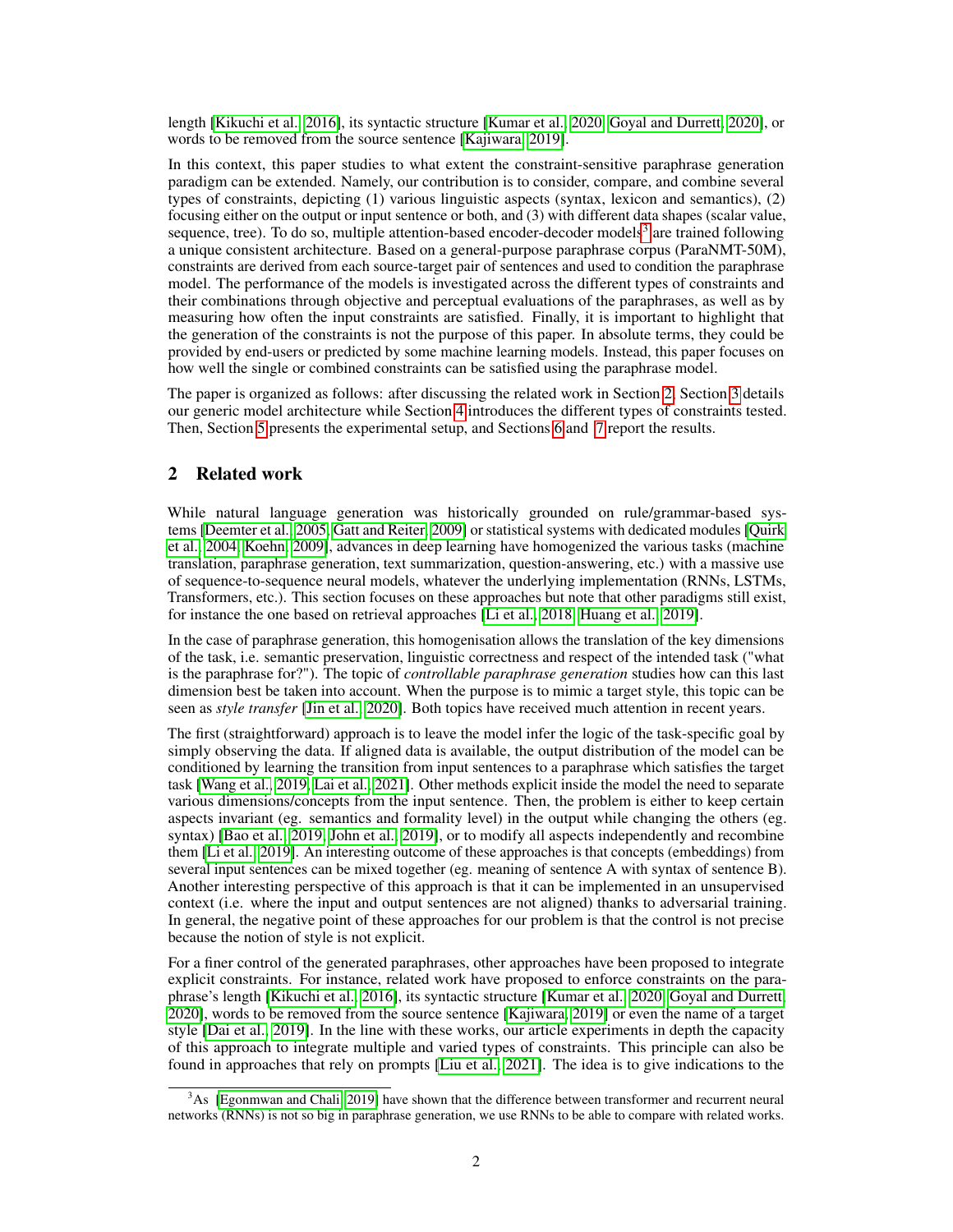<span id="page-2-2"></span>

Figure 1: Overview of the constraint-sensitive model.

models as to the expected output. For example, this can be done using prefix prompts with global instructions ("paraphrase like Shakespeare: your sentence...") [\[Keskar et al., 2019\]](#page-9-4) or by masked output sentences in which unmasked words could be thought as known constraints [\[Brown et al.,](#page-10-4) [2020\]](#page-10-4). Alternatively, the constraints can be taken into account at the time of decoding [\[Post and Vilar,](#page-10-5) [2018,](#page-10-5) [Hu et al., 2019\]](#page-10-6). These approaches have the advantage of not requiring a particular generation model a priori, but this requires efficient decoding strategies to face the combinatory of the search space [\[Chevelu et al., 2009,](#page-10-7) [Fabre et al., 2021\]](#page-10-8). Furthermore, they do not guarantee that the model proposes paraphrases that satisfy the constraints. In this respect, variational [\[Deriu and Cieliebak,](#page-10-9) [2018\]](#page-10-9) or GAN [\[Cao and Wan, 2020\]](#page-10-10) can help bringing more diversity.

## <span id="page-2-0"></span>3 Constraint-sensitive model

Given an input sentence  $X = [x_1, ..., x_{T_X}]$  and a set of constraints  $C = \{C_i\}_{1 \le i \le n}$  of target characteristics, our goal is to generate a paraphrase sentence  $Y = [y_1, ..., y_{T_Y}]$  that satisfies the constraints. Each constraint can be either a single scalar value, i.e., the desired length of output, or can be complex/structured data, i.e., a pattern to insert, a syntax tree, etc. In the paper, we refer to this architecture as Constraint-sensitive Paraphrase Generation Network (CPGN).

Inspired by [Iyyer et al.](#page-9-1) [\[2018\]](#page-9-1), we extend the usual encoder-decoder architecture to include several encoders, one for the source sequence and one for each constraint to apply, as shown in Figure [1.](#page-2-2) For input sentences and sequential constraints, each encoder relies on an embedding layer, then a bidirectional LSTM layer, while it is limited to an embedding layer for scalar constraints. The decoder relies on a unidirectional LSTM backed up by an attention mechanism for each sequential encoder. Finally, a copy mechanism mixes direct information from the source sentence and from the decoder to decide whether some source tokens should be simply duplicated. The details of this architecture can be found in the supplementary material. To study the various types of constraints and their potential combinations, several instances of this architecture are trained and compared.

# <span id="page-2-1"></span>4 Constraints

This section describes different types of constraints, ranging from various linguistic aspects (syntax, lexicon, semantics) and data shapes (scalar, sequence, tree) and how they are modeled in this work. Contrary to macroscopic styles (like 'Twitter' or 'Shakespeare'), we focus on linguistic constraints that users can control. For each type of constraints, examples are given from real data.

### 4.1 Length

As illustrated in the example below, the output sentence can be constrained based on a target length, i.e., number of tokens, of the output sentence. This is directly represented as a single integer which is then mapped by the dedicated encoder to an embedding of size 56.

| Input                           | Constraint    | Output                          |
|---------------------------------|---------------|---------------------------------|
| well, we 're going to make sure | length = $10$ | we 'll make sure the tape is in |
| the tape is in the right hands  |               | <i>the hands</i>                |

#### 4.2 Syntactic structure

The syntactic structure of a sentence can be expressed as a parse tree where the internal nodes are phrases and leaves are tokens. To constrain a paraphrase to follow a given syntactic structure, leaves are removed and the remaining tree is linearized using a prefix-bracketed representation. If desired, the syntactic constraint can be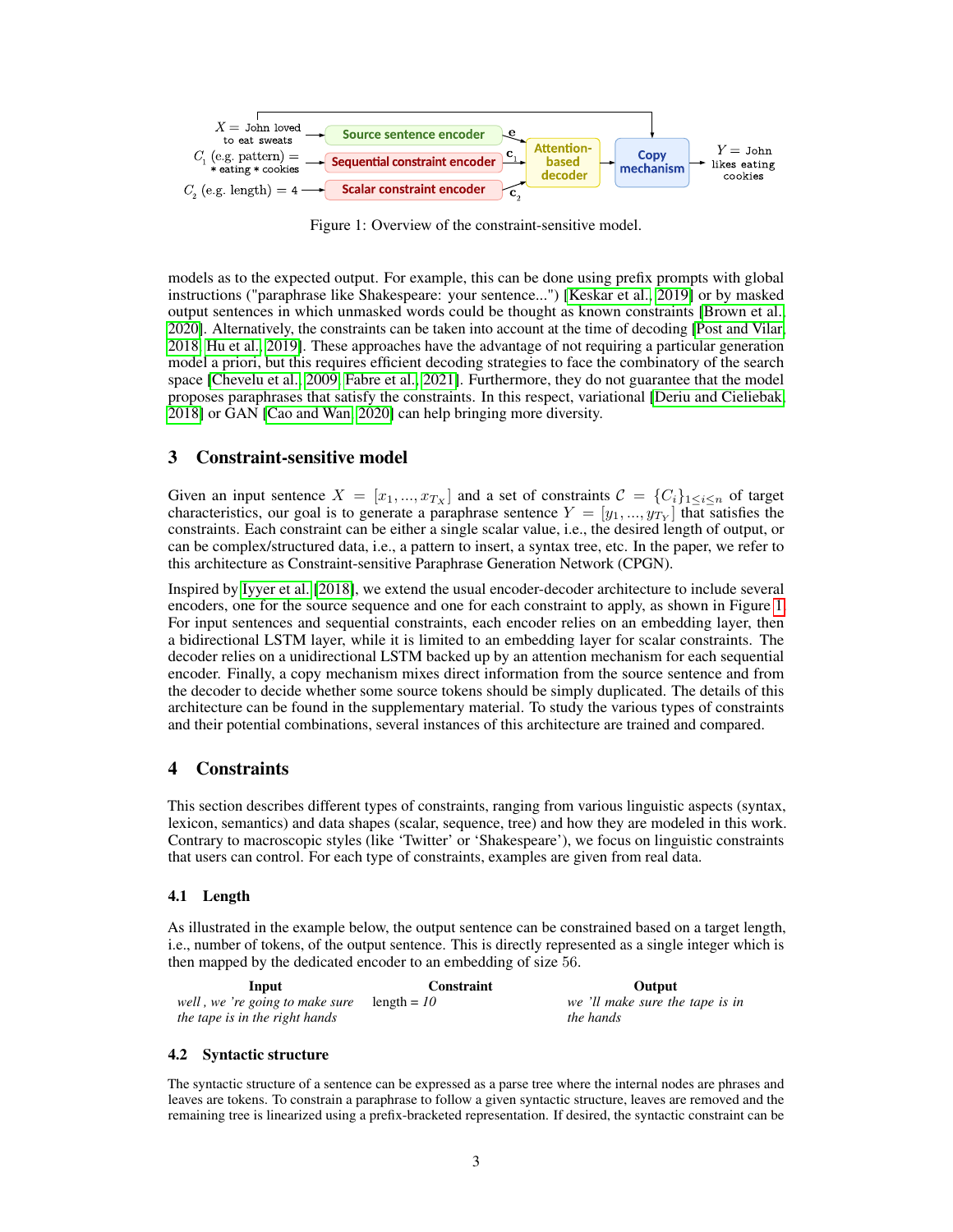relaxed by only keeping the few first top levels of the tree as shown in the example below. As defined in Section [3,](#page-2-0) all items of the constraint sequence are mapped to an embedding space, and then contextually embedded with a recurrent layer <sup>[4](#page-3-0)</sup>. Here, the vocabulary of the constraint is of size 104, token embeddings are of size 56, and the contextual embeddings from the LSTM layer of size 128.

Input Constraint Output *you ca n't just take her life and forget about ours .* top-2 parse tree  $=$ *( ROOT ( SBARQ ( WHADVP ) ( forget ours ? SQ ) ( . ) ) ) how can you take her life and*

#### 4.3 Semantic similarity

Given an input sentence, the goal is to generate a paraphrase with a desired semantic similarity. For this purpose, we use BERTScore [\[Zhang et al., 2020\]](#page-10-11) which successfully incorporates semantic information behind sentences [\[Devlin et al., 2019\]](#page-10-12). Although a paraphrase is generally understood as preserving as much semantics as possible from the original sentence, the idea of this type of constraint is that the user can relax this criterion to offer more flexibility to the model and possibly satisfy other types of constraints. Examples with imperfect meaning preservation can be found in real data. For instance, the following example shows a pair of paraphrases where the semantic similarity is only 80%. In practice, this similarity cannot be too low as this would break the definition of paraphrases. Hence, in our training dataset, the BERTScore values only range from 66  $\%$  to 100  $\%$ .

**Input Constraint Constraint Output Output**  $\alpha$ , the idea of going **BERTScore Similarity** = 80% and my dad 's gon n *after all i saw , the idea of going back to mom and dad depresses me .* and my dad 's gon na hurt me.

# 4.4 Pattern of desired words

It is common that a user may want to include specific words in the output paraphrase. For this purpose, we introduce *inclusive pattern* (pattern<sub> $∈$ </sub>), where a pattern of desirable words is provided to the network in the simple form of a regular expression. In the example, we ask the network to paraphrase the input in a way that the words *violated* and *ceasefire* appear in the output in this order. As shown in the example, regular expression operators can be used. Here, asterisks (*\**) stem for "*zero or more words*", and dollar sign (*\$*) for "*end of sentence"*. Likewise, patterns can be asked to start at the beginning of the sentence (not shown in the example). In our experiments, we limit patterns to include 1 or 2 words, as well as the previously mentioned operators. This enables us to represent a pattern constraint as a fixed-length sequence of tokens. Each pattern token (words and operators) is embedded using the same embedding space as in the source sequence encoder.

| Input                         | <b>Constraint</b>                                     | Output                      |  |
|-------------------------------|-------------------------------------------------------|-----------------------------|--|
| they 've broken the armistice | $\text{patt.} = * \text{violated} * \text{ceasefire}$ | they violated the ceasefire |  |

#### 4.5 Pattern of undesired words

Alternatively, users may want to discard some words that are in the source sentence but should *not* appear in the output sentence. These constraints are named *exclusive patterns*, denoted as pattern<sub>∉</sub>. They are modeled and fed into a network in the same way as pattern<sub>∈</sub>. In the following example, the input sentence is paraphrased by removing the unwanted sequence *the fuck*.

| Input              | Constraint                    | Output           |
|--------------------|-------------------------------|------------------|
| get the fuck out ! | pattern $\neq$ = * the fuck * | get out of here! |

#### 4.6 Combination of constraints

Finally, we study the possibility for the network to jointly take into account several types of constraints. For instance, below is shown a combination of length and pattern constraints which leads to a paraphrase with length 13 in which *seeing* and *another* have been inserted (here replacing *dating* and *different*, respectively). As stated in Section [3,](#page-2-0) all constraints are independently encoded and fed to the decoder as additional input information.

<span id="page-3-1"></span><span id="page-3-0"></span><sup>&</sup>lt;sup>4</sup> For the experiments, parse trees are provided by the Stanford parser [\[Manning et al., 2014\]](#page-10-13).

 $<sup>5</sup>$ Let one note that a wider range could be considered by extending the corpus with poor quality paraphrases.</sup> However, we decided here to stick to the original training data to propose a consistent experimental pipeline across all the constraints.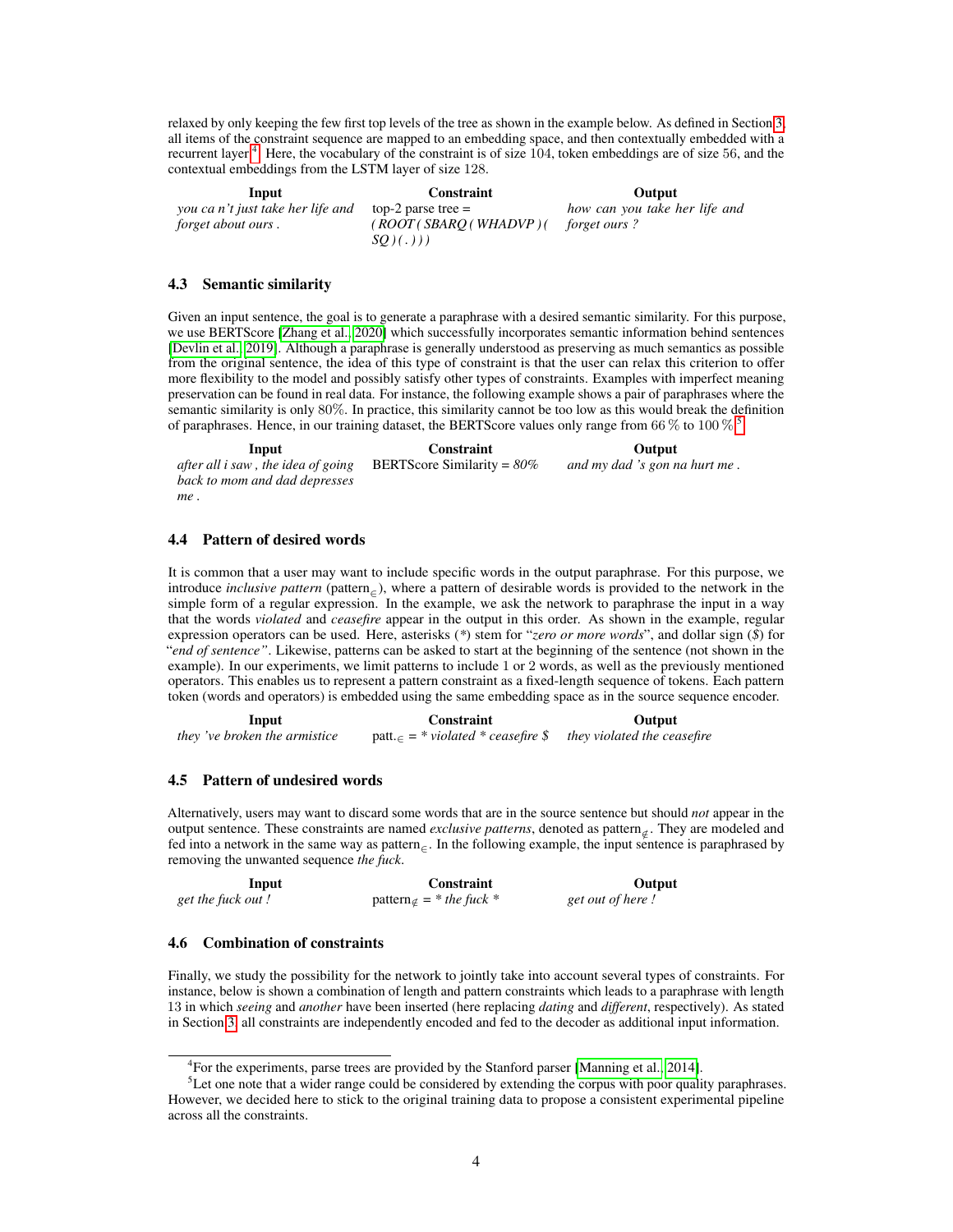| Input                           | <b>Constraint</b>                      | Output                |
|---------------------------------|----------------------------------------|-----------------------|
| if dick starts dating her again | length = $13$ and                      | if dick starts seeing |
| , you 're gonna need to get a   | $pattern_{\in}$ = * seeing * another * | you have to find an   |
| different roommate              |                                        | mate                  |

# *if dick starts seeing her again ,* ave to find another room-

# <span id="page-4-0"></span>5 Experimental setup

This paper studies the ability of CPGNs to respect the provided constraints while producing semantically and grammatically correct paraphrases. This section details the data, as well as systems, evaluation metrics and the constraint selection scheme.

### 5.1 Dataset

All experiments are conducted on the ParaNMT-50M corpus [\[Wieting and Gimpel, 2018\]](#page-10-14) which includes 50 million paraphrases with a vocabulary size of  $31K$  obtained by back-translating the Czech side of the CzEng parallel corpus [\[Bojar et al., 2016\]](#page-10-15). Among them,  $49M$ ,  $12K$  and  $100K$  were used for training, validation and test, respectively.

### 5.2 Systems

Our Models (CPGNs) are trained separately for each single type of constraints from Section [4](#page-2-1) and some combinations of them.

The no-constraint baseline is a model with no constraint encoder module.

Naive systems are constraint-aware systems which built by designing constraint-specific post-processing steps. These steps can be either directly applied on the input sequence or on the output sequence given by the baseline constraint-free model (*No Constraint*). In the remainder, these two configurations are referred to as *Naive* or *Baseline+Naive*, respectively. In the case of length constraints, post-processing consists in inserting or deleting random tokens until the target length is met. Regarding patterns, the presence (*pattern*∈) or absence (*pattern*<sup>∈</sup>/) of the regex constraint is forced by replacing random tokens with pattern ones, or inversely.

Length and syntactic baselines are models from the litterature. *LenEmb* [\[Kikuchi et al., 2016\]](#page-9-5) proposes to control the length of output via the embedding of the remaining length and also with *LRPE* [\[Takase and Okazaki,](#page-10-16) [2019\]](#page-10-16) that proposed to use positional encoding to control the length of output<sup>[6](#page-4-1)</sup>. In addition, we compare with *SCPN* [\[Iyyer et al., 2018\]](#page-9-1) that generates a paraphrase from full parse tree.

#### 5.3 Evaluation metrics

Constraint evaluation metrics Evaluation focuses on how well the constraints are effectively satisfied in the outputs. This is computed as mean absolute errors (MAEs)

- MAE<sub>length</sub> =  $\frac{1}{|N|} \sum_{N}$  $\frac{len(\text{output}) - \ell}{\ell}$  where  $len(x)$  is the number of tokens in sentence x,  $\ell$  is the target length, and  $N$  is the normalization factor.
- MAE<sub>BERTScore</sub> =  $\frac{1}{|N|} \sum_{N} |BERTScore(input, output) b|$  where b is the target meaning preservation.
- MAE<sub>pattern</sub> $\epsilon_{/\notin} = 1 \frac{H \text{ of matched patterns}}{H \text{ of constraint patterns}}$ .

Error on parse trees is reported in terms of *syntactic-TED* metric proposed by [Chen et al.](#page-11-0) [\[2019\]](#page-11-0) which is based on evaluating the tree edit distance between parse the tree of output and the desired parse tree after removing word tokens (tree leaves).

Paraphrase evaluation metrics We rely on the standard automatic NLG evaluation metric BLEU [\[Pa](#page-11-1)[pineni et al., 2002\]](#page-11-1). BERTScore values between the output and reference are also reported to evaluate their semantic similarity<sup>[7](#page-4-2)</sup>.

#### <span id="page-4-3"></span>5.4 Choice of the constraints values

Two sets of experiments are set up: first in a controlled environment where the constraints are set such that the system targets the reference. Second, without references, we explore more freely the impacts of values of the constraints.

<span id="page-4-2"></span><span id="page-4-1"></span><sup>6</sup>Both of these works proposed to control the length in *character* level, however, ours works in *word* level.  $7$ See supplementary materials for the results in terms of METEOR, ROUGE-L and GSM.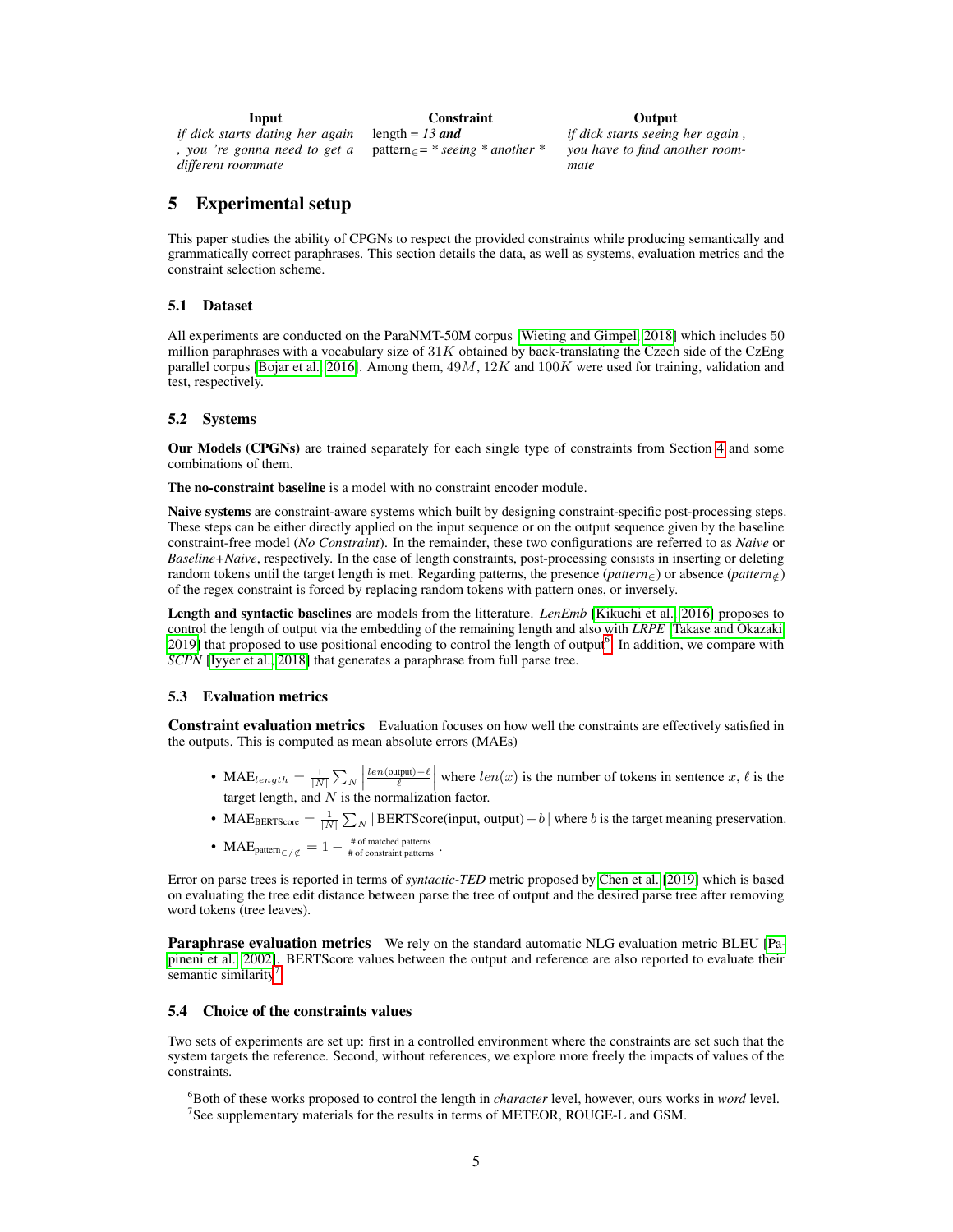<span id="page-5-3"></span>Table 1: Paraphrase quality (BLEU and  $BS(0,r)$ , the higher the better) and MAEs (the lower the better) for various types of constraints. MAEs associated with the system constraints are in bold. BS(o, r) stands for the BERTScore between the output, i.e. the generated paraphrase, and the reference. Models prefixed with  $\star$  are based on the proposed CPGN architecture. "All types" includes length, top-2 Parse Tree, BERTScore, pattern<sub>∈</sub> and pattern<sub>∉</sub>.

| Constr.        | Model                                 | NLG metrics $\uparrow$ |         | Mean Absolute Error (MAE) $(\%) \downarrow$ |            |      |             |                           |
|----------------|---------------------------------------|------------------------|---------|---------------------------------------------|------------|------|-------------|---------------------------|
|                | <b>BLEU</b>                           |                        | BS(o,r) | Length                                      | <b>TED</b> | BSc. | Patt. $\in$ | Patt. $\epsilon$          |
| None           | *No-Constraint Baseline               | 30.0                   | 92.2    | 22.2                                        | 12.1       | 4.8  | 72.9        | 52.03                     |
|                | Naive Length                          | 23.2                   | 90.5    | 0.0                                         | 14.3       | 3.2  | 100.0       | 84.5                      |
| Length         | LenEmb [Kikuchi et al., 2016]         | 26.2                   | 91.0    | 12.2                                        | 13.7       | 3.9  | 94.2        | 61.7                      |
|                | LRPE [Takase and Okazaki, 2019]       | 29.4                   | 91.6    | 10.7                                        | 11.6       | 3.7  | 59.1        | 46.3                      |
|                | $\star$ Length                        | 31.6                   | 92.7    | $\sim$ 0.0                                  | 11.4       | 3.3  | 66.3        | 49.9                      |
|                | SCPN [Iyyer et al., 2018]             | 25.9                   | 92.1    | 23.2                                        | 10.9       | 3.4  | 63.1        | 59.3                      |
| Syntax         | *Top-2 Parse Tree                     | 30.7                   | 92.7    | 18.7                                        | 10.8       | 4.7  | 60.0        | 48.6                      |
|                | *Full Parse Tree                      | 52.9                   | 95.5    | 1.7                                         | 2.5        | 3.8  | 38.8        | 33.4                      |
| Semantics      | *BERTScore                            | 31.0                   | 93.2    | 20.4                                        | 11.5       | 3.2  | 64.2        | 48.9                      |
|                | Naive Pattern $\epsilon$              | 22.1                   | 90.4    | 24.5                                        | 19.3       | 4.7  | 0.0         | 0.7                       |
| Pattern $\in$  | Baseline + Naive Pattern $\in$        | 25.8                   | 91.1    | 22.9                                        | 16.9       | 4.1  | 0.0         | 0.5                       |
|                | $\star$ Pattern $\in$                 | 44.7                   | 94.8    | 15.5                                        | 9.3        | 3.2  | 7.4         | 35.2                      |
|                | Naive Pattern $_{\notin}$             | 19.8                   | 90.1    | 24.5                                        | 21.0       | 7.2  | 100.0       | $\overline{\mathbf{0.0}}$ |
| Pattern $\neq$ | Baseline + Naive Pattern <sub>∉</sub> | 21.7                   | 90.8    | 23.9                                        | 07.9       | 5.2  | 79.5        | 0.0                       |
|                | $\star$ Pattern <sub>⊄</sub>          | 34.7                   | 93.1    | 18.0                                        | 10.8       | 4.4  | 61.5        | 41.2                      |
|                | $\star$ Length + BERTScore            | 31.9                   | 93.9    | < 0.1                                       | 11.1       | 2.6  | 62.5        | 46.8                      |
|                | $\star$ Length + Top-2 ParseTree      | 33.0                   | 93.2    | $\sim$ 0.0                                  | 8.3        | 2.6  | 57.1        | 42.9                      |
| Multiple       | $\star$ Length + Pattern $\in$        | 46.6                   | 95.2    | $\sim$ 0.0                                  | 8.7        | 3.8  | 14.0        | 34.8                      |
|                | $\star$ BERTScore + Pattern $\in$     | 45.6                   | 95.1    | 13.0                                        | 8.8        | 4.0  | 21.8        | 33.5                      |
|                | *All types                            | 47.2                   | 94.8    | 2.7                                         | 8.8        | 3.8  | 11.3        | 26.6                      |

Reference-based experiments To automatically assess the quality of constrained paraphrase generators, a test set of paraphrase pairs is used and, for each source sentence, constraints are selected to fit the corresponding reference, as in [\[Takase and Okazaki, 2019\]](#page-10-16). For example, if the length of the reference is 10, the network is asked to generate a paraphrase with length 10 and the output is compared against the reference. While enabling the use of measures like BLEU or MAE, this setup introduces a bias on the paraphrase quality since the constraints can always be satisfied within a linguistically correct paraphrase (the reference).

Free constraints experiments To investigate how the system generalizes in a less controlled environment, we explore a plausible range of constraint values, regardless of the reference. Thereby, for length constraint, we test values from 5 to 40 for each input in the test set. For *BERTScore*, we consider the values in the range of 0.6 to 1.0 with step 0.05. For *pattern*∈, we construct maximum 5 patterns by randomly choosing the synonym of input tokens<sup>[8](#page-5-1)</sup>. For *pattern*∉, we construct maximum 5 patterns by randomly choosing one or two input tokens. We extracted the most 10 frequent top-level *parse trees* from the training set and generated paraphrases of each sample with these 10 parse trees. Note that for these experiments, natural language generation (NLG) metrics cannot be computed since no reference exists for each constraint. Only constraint satisfaction can be reported.

Therefore, three workers were asked to rate 150 paraphrase pairs: 25 pairs for 5 types of constraints, and 25 pairs from the no-constraint baseline. All source sentences are different and have been randomly chosen. For some types of constraints, constraint values have been randomly drawn from the most likely values to prevent from outliers<sup>[9](#page-5-2)</sup>. Length constraint range in  $[-20\%, +20\%]$  of the input sentence length ; BERTScores are in [0.8, 0.95] ; and parse trees were limited to the 5 most frequent one (instead of 10 in MAE experiments).

# <span id="page-5-0"></span>6 Reference-based results

As detailed in Table [1,](#page-5-3) this section reports paraphrase quality and constraint satisfaction when targeting a given reference.

## <span id="page-5-4"></span>6.1 Constraint satisfaction

The following comments on the main results w.r.t. constraints satisfaction (MAE columns).

<span id="page-5-1"></span><sup>&</sup>lt;sup>8</sup>We used Word2Vec [\[Mikolov et al., 2013\]](#page-11-2) and WordNet [\[Miller, 1998\]](#page-11-3) to extract synonyms.

<span id="page-5-2"></span> $9^9$ For instance, targeting a length of 40 words for an input sentence of 10 words.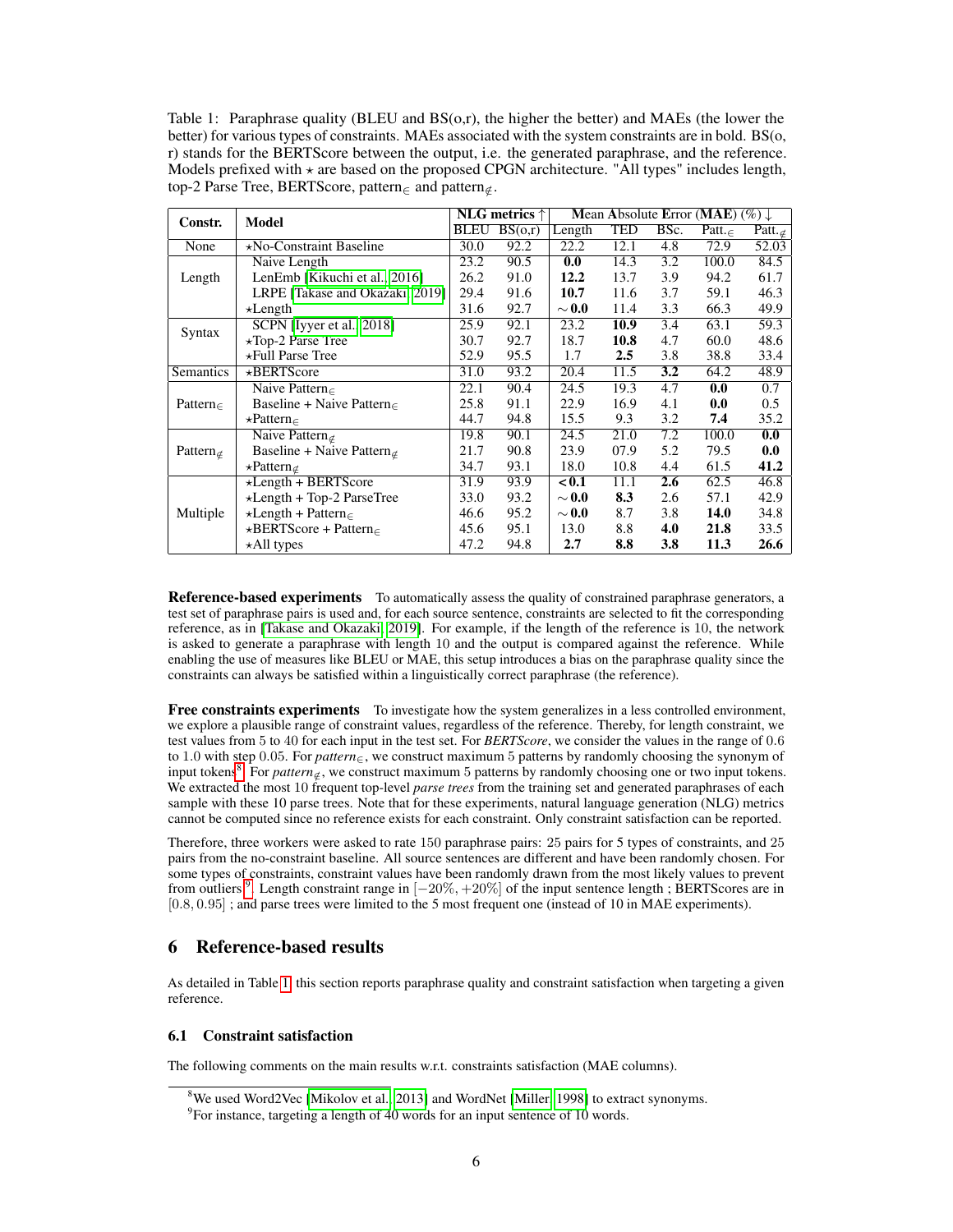<span id="page-6-0"></span>

Figure 2: Detailed constraint satisfaction for length (a) and BERTScore (b). Lines show the ratio between requested and generated constraints, 1 meaning that they exactly match. Gray histograms are the distribution of constraints in the training set. Details in Section [6.1.](#page-5-4)

Length is precisely followed. The minimum  $MAE<sub>length</sub>$  is obtained when *length* is applied as a constraint and the error is significantly reduced compared to when other types of constraints are applied. The baselines *LenEmb* [\[Kikuchi et al., 2016\]](#page-9-5) and *LRPE* [\[Takase and Okazaki, 2019\]](#page-10-16) that also include a length constraint perform worse because they try to follow the target length at the character level, which is much harder. Then, the use of the reference full parse-tree brings very good results, which is logical as the number of leaves in this tree is basically the number of tokens. Figure [2a](#page-6-0) provides additional details regarding the requested (reference) length. The *y-axis* shows the length of the produced paraphrase normalized by the requested length. Overall, it appears that the model properly learns to generate the desired length even for long sentences. On the other hand, other systems like no-constraint or BERTScore tend to produce shorter sentences, especially when the reference is long (more than 20 tokens). This is in line with previous findings showing that neural paraphrase generation tends to produce short sentences and thus performs poorly on long ones [\[Prakash et al., 2016\]](#page-11-4).

The more structural information, the better the network follows it. To investigate syntactic constraint satisfaction, full and top-2 level parse trees from the reference are compared. A significant improvement in TED is reported when the full parse tree is provided. Considering the top-2 levels is much less efficient, but still outperforming the no-constraint baseline. This is because the top-2 levels are too generic to describe the desired changes. As an illustration, the top-2 levels of parse trees of the input and reference are the same for 24% of the test sentences. Finally, it is worth noting that all types of constraints lead to better TED values than the *No-Constraint* baseline.

Semantics can be controlled by BERTScore representations. Results in Table [1](#page-5-3) show that the highest semantic similarities with the reference are for the models based on the BERTScore constraints. This means that semantics can be controlled in the paraphrase generation process. Likewise, it is interesting to highlight again that BERTScore values come from a very limited range of values, as shown in Figure [2b.](#page-6-0)

CPGNs are able to include or remove patterns. The results show the success of generated sentences in following the patterns when they are used as constraints. It reveals that inclusive patterns are more informative than exclusive patterns since they provide information about new tokens and their order. In addition, a deeper analysis on the Part-Of-Speech (POS) tag of pattern tokens shows that introducing nouns and adjectives is harder than other tags as they imply more modifications on the neighbouring words (see supplementary materials).

Combination of constraints is challenging for the network. Finally, Table [1](#page-5-3) reports that CPGNs are able to combine constraints to achieve better results. Obviously, the more information is provided about the reference, the easier it is to beat the *No-Constraint* model. Nonetheless, depending on the type of constraints, this improvement takes different shapes. Two scenarios can be observed: cooperation or compromise. For instance, when combining the length and BERTScore constraints,  $MAE<sub>BERTScore</sub>$  is better than when using the BERTScore constraint alone (from 3.19 to 2.58) while MAElength remains close to what is got using the length constraint alone. In this case, the information about the target length guides the system to follow the semantic constraint. The compromise case occurs when each isolated constraint has already achieved very good results on their respective domains. For instance, in the combination of length and inclusive patterns, MAE<sub>length</sub> (respectively  $MAE_{pattern_{\epsilon}}$ ) is worse than the one of the length (respectively pattern<sub>∈</sub>) only model. In parallel, MAE<sub>length</sub> (respectively MAEpattern<sup>∈</sup> ) is better than the one of the pattern<sup>∈</sup> (respectively length) only model. Hence, the system selects a compromise between the two constraints.

#### 6.2 Paraphrase quality

This section comments on Table [1](#page-5-3) w.r.t. NLG metrics (BLEU and BERTScore between output and reference) to prove that CPGNs do not blindly apply the constraint, but indeed produce good paraphrases.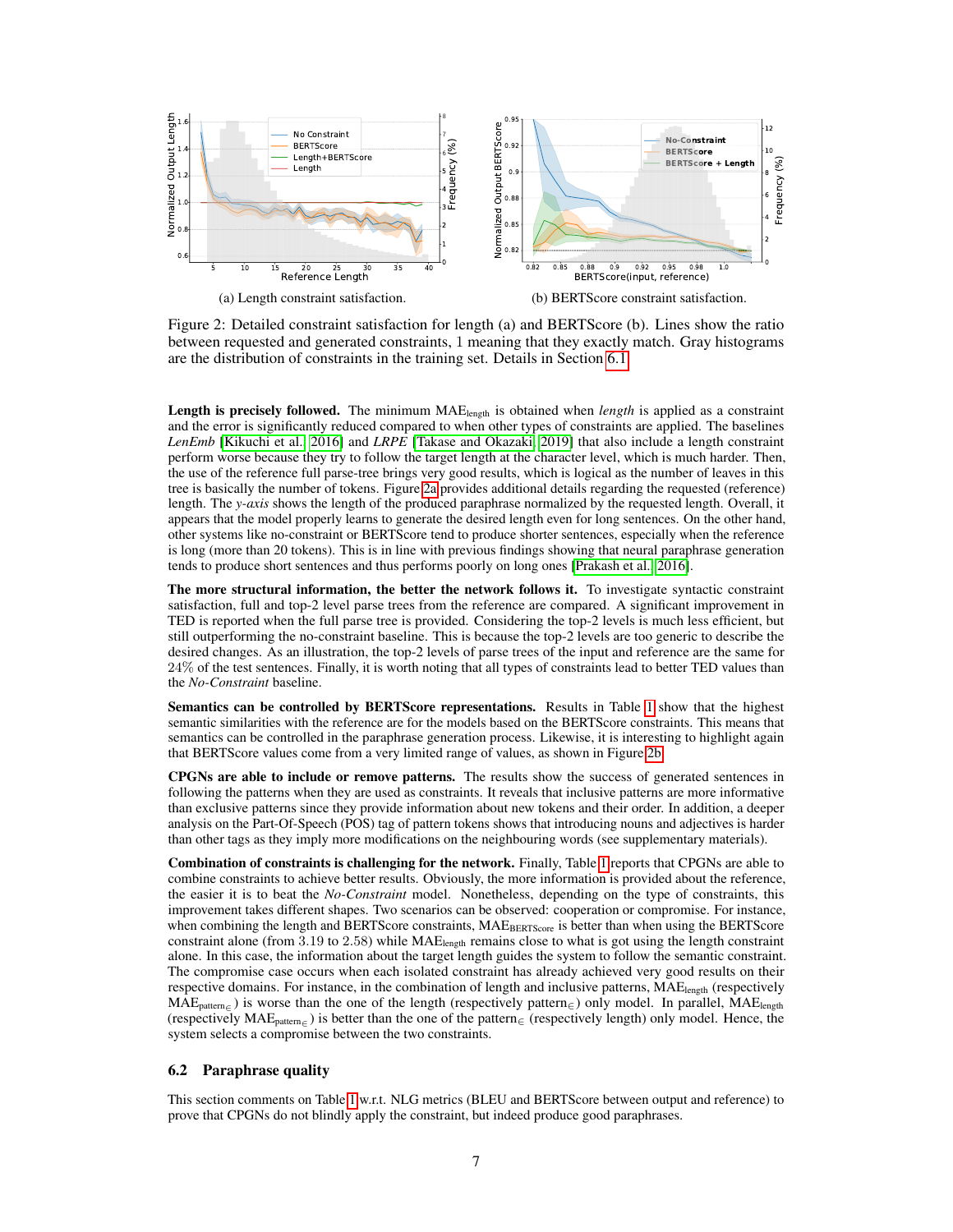<span id="page-7-1"></span>Table 2: Examples of CPGNs output given the same source sentence using various types of constraints.

|                                                     | Source                                                                                    |
|-----------------------------------------------------|-------------------------------------------------------------------------------------------|
|                                                     | so i 'm afraid it was your father who took the grenade from the defense volunteers.       |
| $\overline{\mathbf{C}}_{\text{length}}$             | Output                                                                                    |
| 5                                                   | it was your father.                                                                       |
| 10                                                  | i 'm afraid it was your father 's grenade.                                                |
| 15                                                  | i'm afraid it was your father who took the grenade from defense volunteers.               |
| $\overline{\mathbf{C}_{\text{top-2}} }$ parse tree  | (source top-2 parse tree: $(S(ADVP)(VP)(.)))$ )                                           |
| (SBARQ(WHADVP)(SQ))                                 | why did you take the grenade from the defense volunteers?                                 |
| (S(PP)(,)(NP)(VP)(.))                               | by the way, it was your father who took the grenade from the defense volunteers.          |
| (S(S)(,)(CC)(S)(.))                                 | so i 'm afraid it was your father, and he took the grenade from the defense volunteers.   |
| $C_{BERTScore}$                                     |                                                                                           |
| 0.8                                                 | that 's what i 'm afraid of.                                                              |
| 0.85                                                | that 's why i 'm afraid of your father.                                                   |
| 0.9                                                 | that 's why i 'm afraid it 's gon na be your father 's.                                   |
| 0.95                                                | i'm afraid it was your father who took the grenade from the defense department.           |
| $\overline{\mathbf{C}_{\text{pattern}}_{\in}}$      |                                                                                           |
| * worry * dad *                                     | so i worry it was your dad who took the grenade from the defense volunteers.              |
| therefore $*$ bomb $*$                              | <b>therefore</b> , i 'm afraid it was your father who took the grenade from the defense.  |
| * military *                                        | so i'm afraid it was your father who took the grenade from the <b>military</b> .          |
| $\overline{\mathbf{C}}_{\text{pattern}_{\notin E}}$ |                                                                                           |
| * afraid <sup>*</sup>                               | so i 'm worried that it was your father who took the grenade from the defense volunteers. |
| so * father *                                       | i 'm afraid it was your <b>dad</b> 's grenade.                                            |
| * who * from *                                      | so i'm afraid it was your father that took the grenade off the defense.                   |

Structural constraints improve the quality of paraphrases. Considering constraints on length or parse tree show strong improvements across the more lexical based metric BLEU. First, models with length constraint outperform the no-constraint model and the length-aware naive baseline on all metrics. It proves that providing the length constraint is not just a simple template for the network: it learns how to properly use it to generate better paraphrases. Second, parse trees also improve the quality of paraphrases. As expected, using full parse trees generates paraphrases which are very close to the reference as it gives a lot of information. Limiting this information to the top-2 levels of the parse tree still helps but significantly less.

BERTScore constraints enhance semantic quality as well. About semantics, the quality of the generated paraphrase is improved when considering the BERTScore constraint as the  $BS(o, i)$  increases in comparison to the No-constraint baseline. However, targeting a given BERTScore is difficult as words are discrete and changing one word inevitably changes the meaning.

Following patterns drastically improves the quality of paraphrases. Patterns provide the model with valuable information about the choice of words and their order. Since CPGNs are successful in following the patterns, improvements are also reported in the quality of paraphrases. For pattern<sup>∈</sup> constraints, significant improvements are observed on the NLG metrics. They are even sometimes close to the results obtained when using the full parse tree constraint, while much less information is provided by the patterns. Whereas this could be only due to the limited lexical transformations of one or two words in the ParaNMT corpus, the poor results of the naive approaches show that this is not true. Hence, the improvement for pattern∈ does not only come from the additional information but also from extra knowledge learned and properly used by the network. Applying pattern<sub>⊄</sub> results in less improvements especially in terms of BLEU, which is a lexical measure. This is because giving information about which words should be removed does not help to find the same substitution as in the reference.

Combining constraints brings synergy. Among different combinations of constraints, we provided the results of some that we find interesting from an application viewpoint. As shown in the last rows of Table [1,](#page-5-3) combining two types of constraints is always beneficial in terms of paraphrase quality, w.r.t. using one of each two in isolation. Even if this could be expected since the more information from the reference is provided, the better the results. Especially, the "all types" shows that the model is able to consider up to 5 different constraints with a good final performance.

# <span id="page-7-0"></span>7 Free constraints results

This section explores the use of free constraints, i.e. when they are *not* derived from the target reference.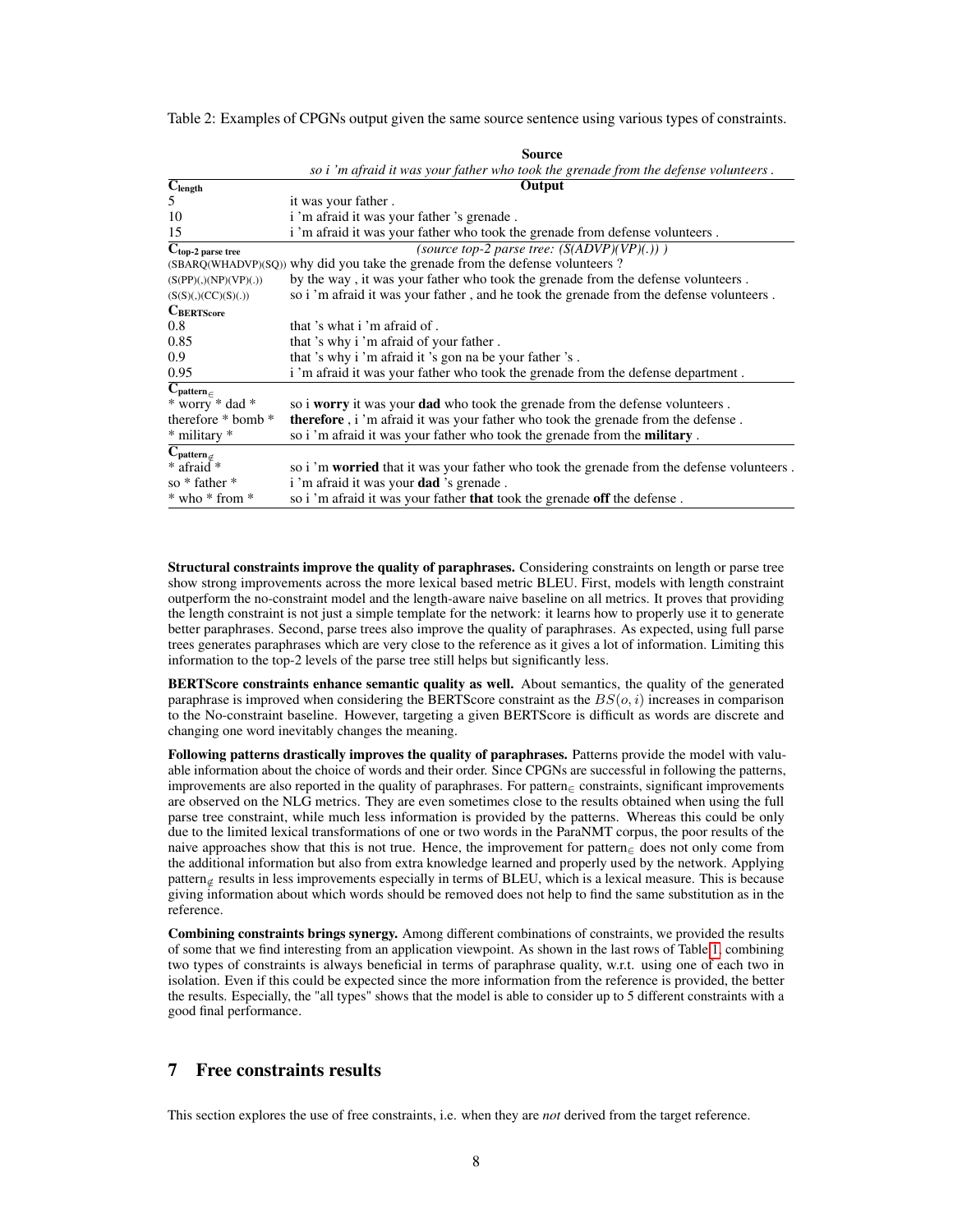| <b>Constraints</b> $(c_1 \text{ and } c_2)$ | $\mathbf{MAE}_{c_1}$ | $MAE_{c_2}$ |
|---------------------------------------------|----------------------|-------------|
| Length                                      | 0.1                  |             |
| Top-2 ParseTree                             | 1.2                  |             |
| <b>BERTScore</b>                            | 8.3                  |             |
| Pattern $\in$                               | 20.9                 |             |
| Pattern $\notin$                            | 30.9                 |             |
| Length + BERTScore                          | 0.4                  | 8.6         |
| Length + Pattern $\epsilon$                 | 0.1                  | 20.9        |
| BERTScore + Pattern                         | 11.2                 | 18.6        |
| Length + Top-2 ParseTree                    | 0.8                  | 1.9         |

<span id="page-8-0"></span>Table 3: Constraint satisfaction as MAEs ( %, the lower the better) for single or double constraints.

Table 4: Results of the human evaluation ( $\chi$  = no paraphrase,  $\sim$  = ungrammatical paraphrase,  $\checkmark$  = grammatical paraphrase).

| Model                        |      | $\sim$ |      |
|------------------------------|------|--------|------|
| No Constraint                | 0.64 | 0.17   | 0.19 |
| <b>Free Constraint CPGNs</b> |      |        |      |
| Length                       | 0.67 | 0.24   | 0.09 |
| Top-2 Parse Tree             | 0.45 | 0.30   | 0.25 |
| <b>BERTScore</b>             | 0.52 | 0.14   | 0.34 |
| Pattern $\in$                | 0.71 | 0.09   | 0.20 |
| Pattern $\notin$             | 0.69 | 0.10   | 0.21 |
| Average                      |      |        | 0.22 |

## 7.1 Constraint satisfaction

Table [2](#page-7-1) contains some examples of generated paraphrases for various types of constraints, while Table [3](#page-8-0) reports constraint satisfaction in terms of MAE for each type of constraint. Note that the TED value for Top-2 Parse Tree is not directly comparable with the one from previous experiments reported in Table [1.](#page-5-3) Here, TED is computed by comparing the *top-2* levels of the *constraint* and output, whereas, in Table [1,](#page-5-3) TED compares the *full* trees of the *reference* and output. For other values, scores stay close but a little bit worse. Thereby, CPGNs are still able to follow the constraints even with a larger range of values, including when constraints are combined. Still, two exceptions can be noticed, bringing better results than when using reference-based constraints: Pattern $_{\sigma}$  and BERTScore + Pattern $\epsilon$ . This will need further investigations.

#### <span id="page-8-2"></span>7.2 Paraphrase quality

As mentioned in Section [5.4,](#page-4-3) due to the lack of reference for each constraint value in free constraint experiments, NLG metrics cannot be used. For this reason, to measure the quality of free constraint paraphrases, a human evaluation is performed in which workers are asked to rate a paraphrase pair  $\langle x, y \rangle$  on the three-point scale from [Kok and Brockett](#page-11-5) [\[2010\]](#page-11-5), where x is the source sentence and y is the generated sentence. A value 2 (denoted as  $\checkmark$ ) in this scale indicates that y is a grammatical paraphrase of x (i.e., meaning preservation and grammar are OK), while 1 (denoted as  $\sim$ ) means y is an ungrammatical paraphrase of x (only meaning preservation is OK) and 0 (denoted as  $\chi$ ) means no paraphrase relationship (none of them is OK). Table [4](#page-8-0) shows that applying free constraints leads to acceptable paraphrases in terms of quality, mostly in line with scores of the "no-constraint" model. Deeper analysis reveals that syntax-related constraints, i.e., length and parse tree, spoil the grammar more than the others. Second, the model mostly applies the patterns (inclusive or exclusive) with correct grammar. Finally, paraphrasing with the BERTScore constraint is the most challenging of all.

# 8 Conclusion and future work

In this paper, we have experimented with a general paraphrase generation framework to integrate various types of constraints and thus provide more control on the desired output. The results show that this framework is effectively able to take into account these constraints—although this is with variable performance according to the type of constraints—and that this can help to produce better paraphrases.

Several perspectives are opened by these results. First, the use of patterns seems promising, especially as this matches several applicative needs. Hence, it would be interesting to attempt the use of more complex patterns, e.g. composed of more words or mixing linguistic levels like POS. Likewise, single patterns could be replaced by sets of all the patterns that one would like to see or not see in the output, whenever applicable. Then, the paraphrase models should be shifted to transformer-based architectures, in particular to exploit their ability to easily combine variable numbers of heterogeneous inputs, here the source sentence and the constraints. Finally, it would be interesting to study the integration of CPGNs in a computed-assisted writing tool for end-users, where the remaining challenge would be to help users select or build their constraints.

# Acknowledgement

This work has benefited from the financial support of the French National Research Agency (ANR) through the TREMoLo project  $(ANR-16-CE23-0019)^{10}$  $(ANR-16-CE23-0019)^{10}$  $(ANR-16-CE23-0019)^{10}$ .

<span id="page-8-1"></span> $^{10}$ <http://tremolo.irisa.fr/>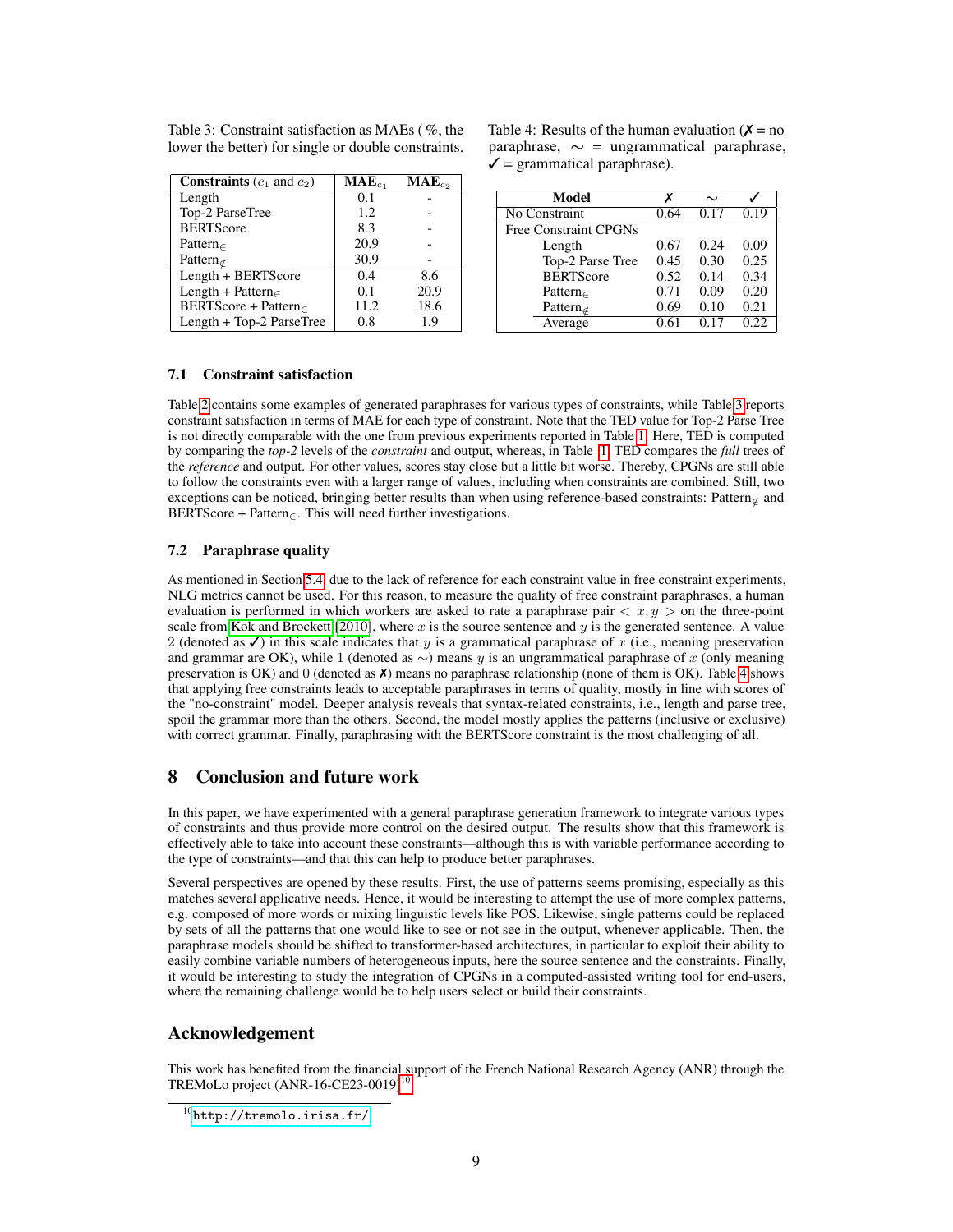### References

- <span id="page-9-0"></span>Aurélien Max. Local rephrasing suggestions for supporing the work of writers. In Bengt Nordström and Aarne Ranta, editors, *Proceedings of the Advances in Natural Language Processing*, pages 324–335, Berlin, Heidelberg, 2008. Springer Berlin Heidelberg. ISBN 978-3-540-85287-2.
- <span id="page-9-1"></span>Mohit Iyyer, John Wieting, Kevin Gimpel, and Luke Zettlemoyer. Adversarial example generation with syntactically controlled paraphrase networks. In *Proceedings of the Conference of the North American Chapter of the Association for Computational Linguistics: Human Language Technologies (NAACL-HLT)*, pages 1875–1885, 2018.
- <span id="page-9-2"></span>Tomoyuki Kajiwara. Negative lexically constrained decoding for paraphrase generation. In *Proceedings of the Annual Meeting of the Association for Computational Linguistics (ACL)*, pages 6047–6052, 2019.
- <span id="page-9-3"></span>Cedric Boidin, Verena Rieser, Lonneke van der Plas, Oliver Lemon, and Jonathan Chevelu. Predicting how it sounds: Re-ranking dialogue prompts based on tts quality for adaptive spoken dialogue systems. In *Proceedings of the Annual Conference of the International Speech Communication Association (Interspeech)*, 2009.
- <span id="page-9-4"></span>Nitish Shirish Keskar, Bryan McCann, Lav R Varshney, Caiming Xiong, and Richard Socher. Ctrl: A conditional transformer language model for controllable generation. *arXiv preprint arXiv:1909.05858*, 2019.
- <span id="page-9-5"></span>Yuta Kikuchi, Graham Neubig, Ryohei Sasano, Hiroya Takamura, and Manabu Okumura. Controlling output length in neural encoder-decoders. In *Proceedings of the Conference on Empirical Methods in Natural Language Processing (EMNLP)*, pages 1328–1338, 2016.
- <span id="page-9-6"></span>Ashutosh Kumar, Kabir Ahuja, Raghuram Vadapalli, and Partha Talukdar. Syntax-guided controlled generation of paraphrases. *Transactions of the Association for Computational Linguistics*, 8:330–345, 2020.
- <span id="page-9-7"></span>Tanya Goyal and Greg Durrett. Neural syntactic preordering for controlled paraphrase generation. In *Proceedings of the Annual Meeting of the Association for Computational Linguistics (ACL)*, 2020.
- <span id="page-9-18"></span>Elozino Egonmwan and Yllias Chali. Transformer and seq2seq model for paraphrase generation. In *Proceedings of the 3rd Workshop on Neural Generation and Translation*, pages 249–255, 2019.
- <span id="page-9-8"></span>Kees van Deemter, Mariët Theune, and Emiel Krahmer. Real versus template-based natural language generation: A false opposition? *Computational linguistics*, 31(1):15–24, 2005.
- <span id="page-9-9"></span>Albert Gatt and Ehud Reiter. Simplenlg: A realisation engine for practical applications. In *Proceedings of the European Workshop on Natural Language Generation (ENLG)*, pages 90–93, 2009.
- <span id="page-9-10"></span>Chris Quirk, Chris Brockett, and William B Dolan. Monolingual machine translation for paraphrase generation. In *Proceedings of the conference on empirical methods in natural language processing (EMNLP)*, pages 142–149, 2004.
- <span id="page-9-11"></span>Philipp Koehn. *Statistical machine translation*. Cambridge University Press, 2009.
- <span id="page-9-12"></span>Juncen Li, Robin Jia, He He, and Percy Liang. Delete, retrieve, generate: a simple approach to sentiment and style transfer. In *Proceedings of the Conference of the North American Chapter of the Association for Computational Linguistics: Human Language Technologies (NAACL-HLT)*, pages 1865–1874, 2018.
- <span id="page-9-13"></span>Shaohan Huang, Yu Wu, Furu Wei, and Zhongzhi Luan. Dictionary-guided editing networks for paraphrase generation. In *Proceedings of the AAAI Conference on Artificial Intelligence*, volume 33, pages 6546–6553, 2019.
- <span id="page-9-14"></span>Di Jin, Zhijing Jin, Zhiting Hu, Olga Vechtomova, and Rada Mihalcea. Deep learning for text style transfer: A survey. *arXiv preprint arXiv:2011.00416*, 2020.
- <span id="page-9-15"></span>Yunli Wang, Yu Wu, Lili Mou, Zhoujun Li, and Wenhan Chao. Harnessing pre-trained neural networks with rules for formality style transfer. In *Proceedings of the 2019 Conference on Empirical Methods in Natural Language Processing and the 9th International Joint Conference on Natural Language Processing (EMNLP-IJCNLP)*, pages 3573–3578, 2019.
- <span id="page-9-16"></span>Huiyuan Lai, Antonio Toral, and Malvina Nissim. Thank you bart! rewarding pre-trained models improves formality style transfer. *arXiv preprint arXiv:2105.06947*, 2021.
- <span id="page-9-17"></span>Yu Bao, Hao Zhou, Shujian Huang, Lei Li, Lili Mou, Olga Vechtomova, Xinyu Dai, and Jiajun Chen. Generating sentences from disentangled syntactic and semantic spaces. In *Proceedings of the Annual Meeting of the Association for Computational Linguistics (ACL)*, pages 6008–6019, 2019.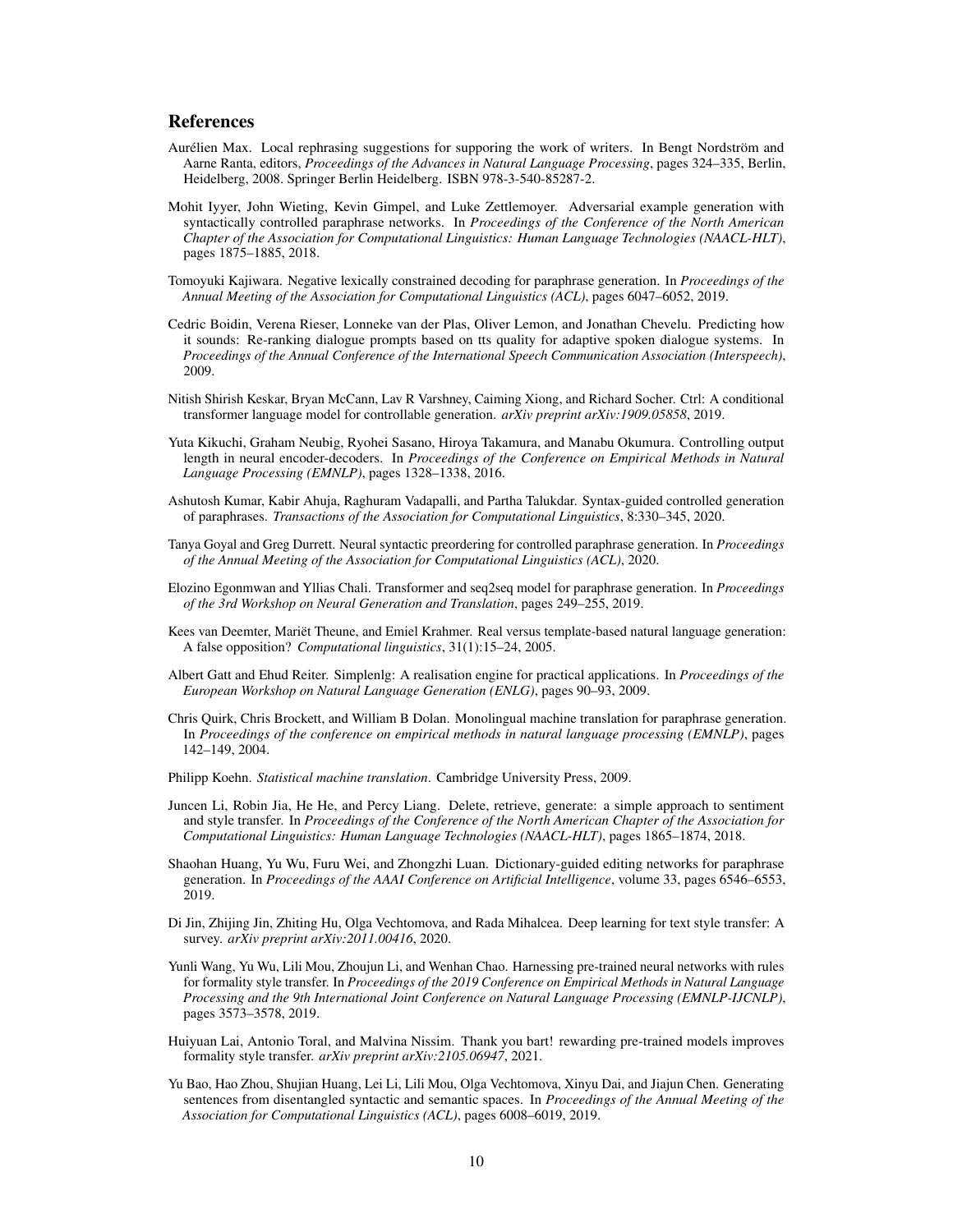- <span id="page-10-0"></span>Vineet John, Lili Mou, Hareesh Bahuleyan, and Olga Vechtomova. Disentangled representation learning for non-parallel text style transfer. In *Proceedings of the Annual Meeting of the Association for Computational Linguistics (ACL)*, pages 424–434, 2019.
- <span id="page-10-1"></span>Zichao Li, Xin Jiang, Lifeng Shang, and Qun Liu. Decomposable neural paraphrase generation. In *Proceedings of the Annual Meeting of the Association for Computational Linguistics (ACL)*, pages 3403–3414, 2019.
- <span id="page-10-2"></span>Ning Dai, Jianze Liang, Xipeng Qiu, and Xuan-Jing Huang. Style transformer: Unpaired text style transfer without disentangled latent representation. In *Proceedings of the 57th Annual Meeting of the Association for Computational Linguistics*, pages 5997–6007, 2019.
- <span id="page-10-3"></span>Pengfei Liu, Weizhe Yuan, Jinlan Fu, Zhengbao Jiang, Hiroaki Hayashi, and Graham Neubig. Pre-train, prompt, and predict: A systematic survey of prompting methods in natural language processing. *arXiv preprint arXiv:2107.13586*, 2021.
- <span id="page-10-4"></span>Tom B Brown, Benjamin Mann, Nick Ryder, Melanie Subbiah, Jared Kaplan, Prafulla Dhariwal, Arvind Neelakantan, Pranav Shyam, Girish Sastry, Amanda Askell, et al. Language models are few-shot learners. *arXiv preprint arXiv:2005.14165*, 2020.
- <span id="page-10-5"></span>Matt Post and David Vilar. Fast lexically constrained decoding with dynamic beam allocation for neural machine translation. In *Proceedings of the Conference of the North American Chapter of the Association for Computational Linguistics: Human Language Technologies (NAACL-HLT)*, pages 1314–1324, 2018.
- <span id="page-10-6"></span>J Edward Hu, Huda Khayrallah, Ryan Culkin, Patrick Xia, Tongfei Chen, Matt Post, and Benjamin Van Durme. Improved lexically constrained decoding for translation and monolingual rewriting. In *Proceedings of the Conference of the North American Chapter of the Association for Computational Linguistics: Human Language Technologies (NAACL-HLT)*, pages 839–850, 2019.
- <span id="page-10-7"></span>Jonathan Chevelu, Thomas Lavergne, Yves Lepage, and Thierry Moudenc. Introduction of a new paraphrase generation tool based on monte-carlo sampling. In *Proceedings of the Joint Conference of the Annual Meeting of the Association for Computation Linguistics and the International Joint Conference on Natural Language Processing (ACL-IJCNLP)*, pages 249–252, 2009.
- <span id="page-10-8"></span>Betty Fabre, Tanguy Urvoy, Jonathan Chevelu, and Damien Lolive. Neural-driven search-based paraphrase generation. In *Proceedings of the Conference of the European Chapter of the Association for Computational Linguistics (EACL)*, pages 2100–2111, 2021.
- <span id="page-10-9"></span>Jan Milan Deriu and Mark Cieliebak. Syntactic manipulation for generating more diverse and interesting texts. In *Proceedings of the International Conference on Natural Language Generation (INLG)*, pages 22–34, 2018.
- <span id="page-10-10"></span>Yue Cao and Xiaojun Wan. Divgan: Towards diverse paraphrase generation via diversified generative adversarial network. In *Proceedings of the 2020 Conference on Empirical Methods in Natural Language Processing: Findings*, pages 2411–2421, 2020.
- <span id="page-10-13"></span>Christopher D Manning, Mihai Surdeanu, John Bauer, Jenny Rose Finkel, Steven Bethard, and David McClosky. The stanford corenlp natural language processing toolkit. In *Proceedings of the Annual Meeting of the Association for Computational Linguistics (ACL): system demonstrations*, pages 55–60, 2014.
- <span id="page-10-11"></span>Tianyi Zhang, Varsha Kishore, Felix Wu, Kilian Q. Weinberger, and Yoav Artzi. Bertscore: Evaluating text generation with bert. In *Proceedings of the International Conference on Learning Representations (ICLR)*, 2020.
- <span id="page-10-12"></span>Jacob Devlin, Ming-Wei Chang, Kenton Lee, and Kristina Toutanova. BERT: Pre-training of deep bidirectional transformers for language understanding. In *Proceedings of the 2019 Conference of the North American Chapter of the Association for Computational Linguistics: Human Language Technologies (NAACL-HLT)*, pages 4171–4186, Minneapolis, Minnesota, June 2019. Association for Computational Linguistics.
- <span id="page-10-14"></span>John Wieting and Kevin Gimpel. Paranmt-50m: Pushing the limits of paraphrastic sentence embeddings with millions of machine translations. In *Proceedings of the Annual Meeting of the Association for Computational Linguistics (ACL)*, pages 451–462, 2018.
- <span id="page-10-15"></span>O Bojar, O Dušek, T Kocmi, J Libovicky, M Novák, M Popel, R Sudarikov, and D CzEng Variš. Czeng 1.6: ` Enlarged czech-english parallel corpus with processing tools dockered. In *Proceedings of the International Conference on Text, Speech and Dialogue (TSD)*, 2016.
- <span id="page-10-16"></span>Sho Takase and Naoaki Okazaki. Positional encoding to control output sequence length. In *Proceedings of the Conference of the North American Chapter of the Association for Computational Linguistics: Human Language Technologies (NAACL-HLT)*, pages 3999–4004, 2019.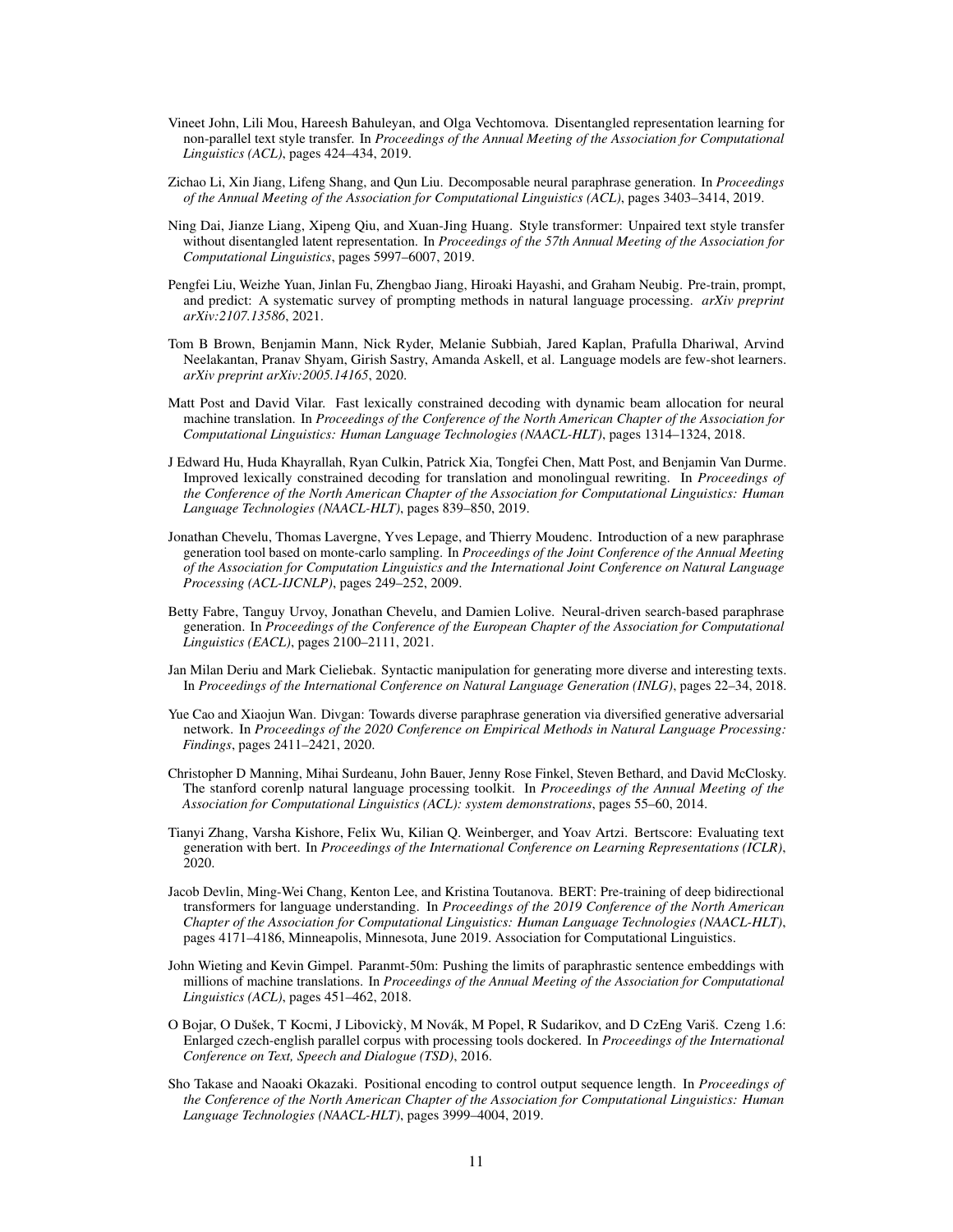- <span id="page-11-0"></span>Mingda Chen, Qingming Tang, Sam Wiseman, and Kevin Gimpel. Controllable paraphrase generation with a syntactic exemplar. In *Proceedings of the Annual Meeting of the Association for Computational Linguistics (ACL)*, pages 5972–5984, 2019.
- <span id="page-11-1"></span>Kishore Papineni, Salim Roukos, Todd Ward, and Wei-Jing Zhu. Bleu: a method for automatic evaluation of machine translation. In *Proceedings of the Annual Meeting of the Association for Computational Linguistics (ACL)*, pages 311–318, 2002.
- <span id="page-11-2"></span>Tomas Mikolov, Ilya Sutskever, Kai Chen, Greg Corrado, and Jeffrey Dean. Distributed representations of words and phrases and their compositionality. *arXiv preprint arXiv:1310.4546*, 2013.
- <span id="page-11-3"></span>George A Miller. *WordNet: An electronic lexical database*. MIT press, 1998.
- <span id="page-11-4"></span>Aaditya Prakash, Sadid A Hasan, Kathy Lee, Vivek Datla, Ashequl Qadir, Joey Liu, and Oladimeji Farri. Neural paraphrase generation with stacked residual lstm networks. In *Proceedings of the International Conference on Computational Linguistics (COLING)*, pages 2923–2934, 2016.
- <span id="page-11-5"></span>Stanley Kok and Chris Brockett. Hitting the right paraphrases in good time. In *Human Language Technologies: The 2010 Annual Conference of the North American Chapter of the Association for Computational Linguistics*, pages 145–153, 2010.
- <span id="page-11-6"></span>Sepp Hochreiter and Jürgen Schmidhuber. Long short-term memory. *Neural computation*, 9(8):1735–1780, 1997.
- <span id="page-11-7"></span>Dzmitry Bahdanau, Kyunghyun Cho, and Yoshua Bengio. Neural machine translation by jointly learning to align and translate. In *Proceedings of the International Conference on Learning Representations (ICLR)*, 2015.
- <span id="page-11-8"></span>Abigail See, Peter J Liu, and Christopher D Manning. Get to the point: Summarization with pointer-generator networks. In *Proceedings of the Annual Meeting of the Association for Computational Linguistics (ACL)*, pages 1073–1083, 2017.
- <span id="page-11-9"></span>Chin-Yew Lin. Rouge: A package for automatic evaluation of summaries. In *Text summarization branches out*, pages 74–81, 2004.
- <span id="page-11-10"></span>Vasile Rus and Mihai Lintean. An optimal assessment of natural language student input using word-to-word similarity metrics. In *International Conference on Intelligent Tutoring Systems*, pages 675–676. Springer, 2012.
- <span id="page-11-11"></span>Shikhar Sharma, Layla El Asri, Hannes Schulz, and Jeremie Zumer. Relevance of unsupervised metrics in task-oriented dialogue for evaluating natural language generation. *CoRR*, abs/1706.09799, 2017. URL <http://arxiv.org/abs/1706.09799>.

#### Checklist

- 1. For all authors...
	- (a) Do the main claims made in the abstract and introduction accurately reflect the paper's contributions and scope? [Yes]
	- (b) Did you describe the limitations of your work? [Yes] Sections [6](#page-5-0) and [7](#page-7-0) thorough comment the positive and negative results.
	- (c) Did you discuss any potential negative societal impacts of your work?  $[N<sub>o</sub>]$  It is mostly assumed that the constraints would be controlled by humans. Hence, the negative impact would be mainly the cause of the user. Still text generation in general can be an ethical issue in several cases.
	- (d) Have you read the ethics review guidelines and ensured that your paper conforms to them? [Yes]
- 2. If you are including theoretical results...
	- (a) Did you state the full set of assumptions of all theoretical results? [N/A] No theoretical results
	- (b) Did you include complete proofs of all theoretical results? [N/A] No theoretical results
- 3. If you ran experiments...
	- (a) Did you include the code, data, and instructions needed to reproduce the main experimental results (either in the supplemental material or as a URL)? [Yes] Code is provided in supplementary material and data is a public dataset
	- (b) Did you specify all the training details (e.g., data splits, hyperparameters, how they were chosen)? [Yes] Appendix [A.1](#page-12-0) details the model architecture.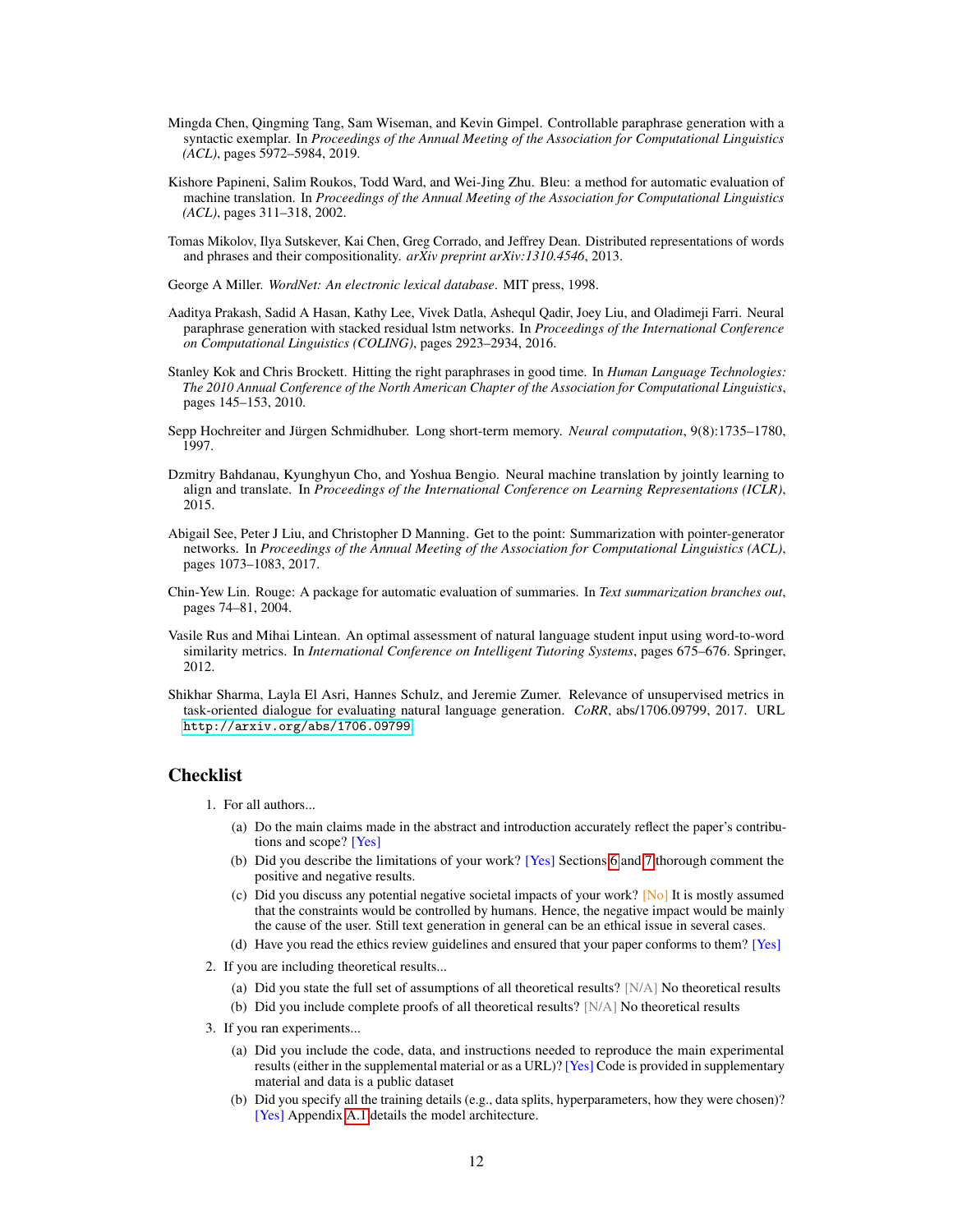- (c) Did you report error bars (e.g., with respect to the random seed after running experiments multiple times)? [No] The number of experiments prevented from running multiple runs. Additionnally, the size of the dataset (especially, validation and tests) was judged as large enough to provide stable results.
- (d) Did you include the total amount of compute and the type of resources used (e.g., type of GPUs, internal cluster, or cloud provider)? [No] Nothing special to highlight (standard hardware).
- 4. If you are using existing assets (e.g., code, data, models) or curating/releasing new assets...
	- (a) If your work uses existing assets, did you cite the creators? [Yes] As written in Section [3,](#page-2-0) the model is inspired from [Iyyer et al.](#page-9-1) [\[2018\]](#page-9-1).
	- (b) Did you mention the license of the assets?  $[N<sub>o</sub>]$  No specific licence was provided with the initial asset. And, the licence for our code is not defined yet (but will be if accepted). ParaNMT-50M uses a non-commercial research purposes licence.
	- (c) Did you include any new assets either in the supplemental material or as a URL? [Yes] Code is provided in supplementary material. If accepted, the git repository containing this code will be provided (not given yet due to the anonymity constraint).
	- (d) Did you discuss whether and how consent was obtained from people whose data you're using/curating? [No] ParaNMT-50M's licence authorizes free use of the data for non-commercial research purposes.
	- (e) Did you discuss whether the data you are using/curating contains personally identifiable information or offensive content?  $[N<sub>o</sub>]$  We assumed that this has been handled by the authors of ParaNMT-50M.
- 5. If you used crowdsourcing or conducted research with human subjects...
	- (a) Did you include the full text of instructions given to participants and screenshots, if applicable? [No] The human evaluation protocol is described in Section [7.2.](#page-8-2) Since this protocol is rather simple, no verbatim or screenshot is provided in order to save space. This can be added as an apprendix if judged as important by the reviewers.
	- (b) Did you describe any potential participant risks, with links to Institutional Review Board (IRB) approvals, if applicable? [N/A]
	- (c) Did you include the estimated hourly wage paid to participants and the total amount spent on participant compensation? [No] Human evaluators were volunteers.

# A Appendix

We provide more details of our constraint-sensitive model in Section [A.1.](#page-12-0) Also, additional evaluation results and analysis are given in Section [A.2.](#page-13-0)

### <span id="page-12-0"></span>A.1 Detailed model architecture

Given an input sentence  $X = [x_1, ..., x_{Tx}]$  and a set of constraints  $\mathcal{C} = \{C_i\}_i$  of target characteristics, our goal is to generate a paraphrase sentence  $Y = [y_1, ..., y_{T_Y}]$  that satisfies the constraints. Each constraint can be

<span id="page-12-1"></span>

Figure 3: Architecture of the constraint-sensitive model. Some layers have been skipped to optimize readability.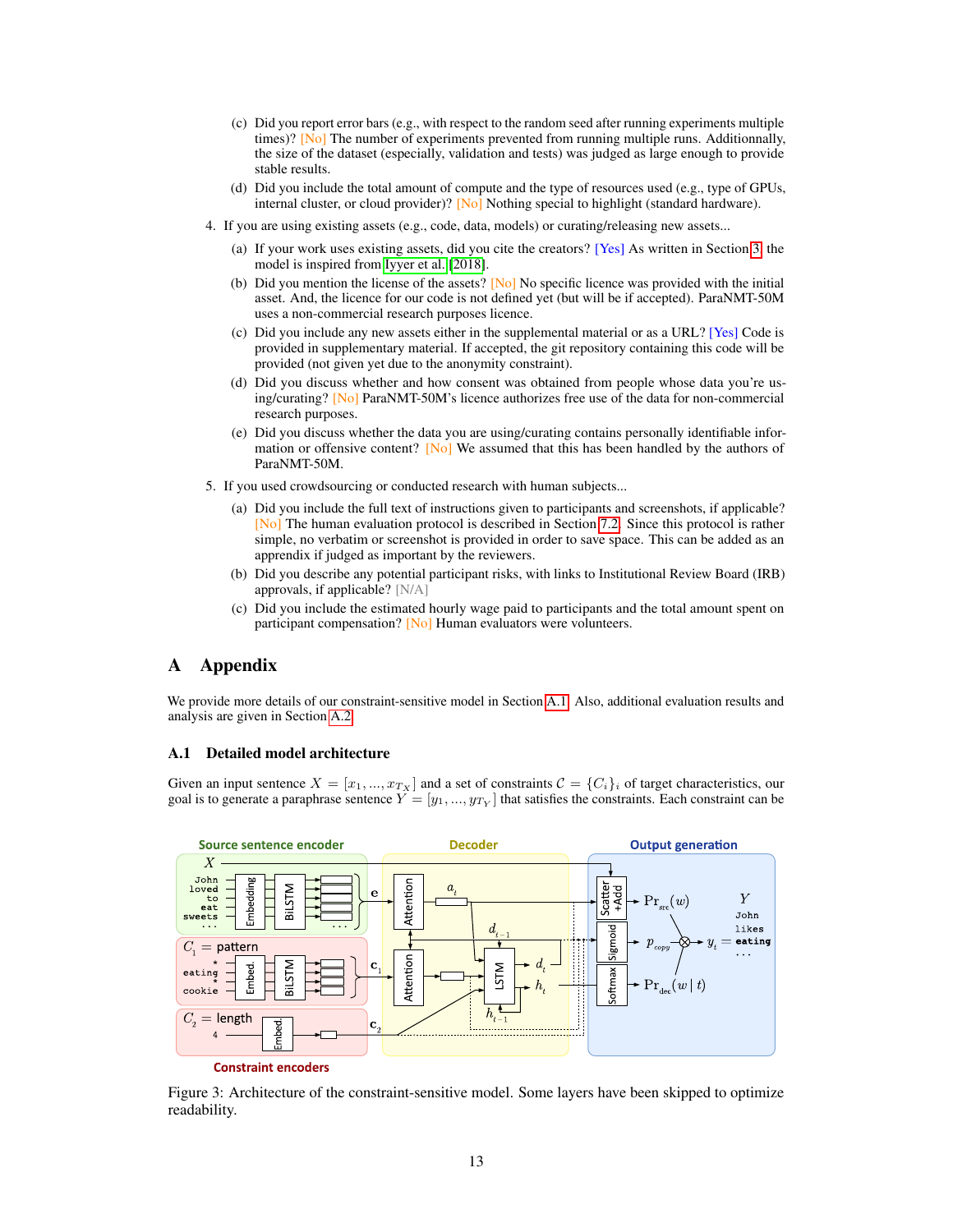either a single scalar value, i.e., the desired length of output, or can be complex/structured data i.e., a pattern to insert, a syntax tree, etc. In the paper, we refer to this architecture as Constraint-sensitive Paraphrase Generation Network (CPGN).

Inspired by [Iyyer et al.](#page-9-1) [\[2018\]](#page-9-1), we extend the usual encoder-decoder architecture to include several encoders, one for the source sequence and one for each constraint to apply, as shown in Figure [3.](#page-12-1) The remainder describes these encoders, the decoder, and the final generation step.

Source sentence encoder Using a single-layer bidirectional LSTM [Hochreiter and Schmidhuber](#page-11-6) [\[1997\]](#page-11-6), each token  $x_i$  of the source sequence X is represented as a word embedding of size 300, and converted into a contextual embedding defined as the encoder hidden state  $e_i$ . We denote the full embedding of X as  ${\bf e} = [e_1, \ldots, e_{T_X}].$ 

**Constraint encoder** In a generic approach, we consider each constraint as a sequence of items. This enables to represent various types of constraints, like word sequences, regular expressions, linearized data structures, scalars, etc. Hence, a constraint  $C_i$  is represented as a sequence of  $N_i$  elements  $[C_{i,j}]_{j\in[1,N_i]}$ . A dedicated component encodes each element, leading to the constraint embedding  $\mathbf{c}_i = [c_{i,j}]_{j\in[1,N_i]}$ . In practice, several architectures could be used to perform specific encodings but this is not the objective of our work. Here, items are first projected to an embedding space using a fully connected layer, and then fed to a uni-directional LSTM layer. In the case where the constraint is a scalar value (e.g., a desired target length for the output paraphrase), the LSTM layer is skipped as the sequence is of size 1.

**Decoder** At every time step t, the decoder is conditioned on the source sequence embedding e and  $K$ constraints represented by their embedding  $c_i$ . Internal state  $d_t$  and hidden state  $h_t$  of the decoder yield from the following recurrence:

$$
(h_t, d_t) = decode(h_{t-1}, d_{t-1}, \mathbf{e}, \mathbf{c}_1, \dots, \mathbf{c}_K).
$$
\nIn practice, the recurrent part is implemented using a uni-directional LSTM layer.

\n
$$
(1)
$$

In complement, the input embedding e is screened through an attention mechanism [\[Bahdanau et al., 2015\]](#page-11-7) at each time step  $t$ , that is:

$$
attention(e)_t = a_t = \sum_{i=1}^{T_X} \alpha_{t,i} e_i ,
$$
  
with  $\alpha_t = softmax(o_t) ,$   
and  $o_{t,i} = tanh(d_{t-1}, e_i) .$  (2)

Similarly, each constraint embedding  $c_i$  is also associated to an attention mechanism inside the decoder. To avoid useless complexity, this mechanism is skipped in the case of scalar constraints as there is only one item on which attention can be paid $11$ .

Output generation Usually, many parts of a paraphrase directly come from the source sentence, e.g. to handle entity names or out-of-vocabulary words. To enable this behavior, we enrich the model by incorporating the copy mechanism proposed by [See et al.](#page-11-8) [\[2017\]](#page-11-8). The principle is that the probability  $Pr(y_t = w)$  to generate an output word w at time step  $t$  not only comes from the decoder, but also from the attention paid on the occurrences of  $w$  in the source sentence. This is achieved through a linear interpolation as follows:

$$
\Pr(w|t) = \Pr_{\text{src}}(w) \times p_{copy} \n+ \Pr_{\text{dec}}(w|t) \times (1 - p_{copy}),
$$
\n(3)

with 
$$
\Pr_{\text{dec}}(w|t) = \text{softmax}(h_t), \tag{4}
$$

$$
\Pr_{\text{src}}(w) = \sum_{i \colon w_i = w} a_{t,i} \,,\tag{5}
$$

and 
$$
p_{copy} = \sigma(h_t, d_t, \mathbf{e}, \mathbf{c_1}, \dots, \mathbf{c}_K).
$$
 (6)

#### <span id="page-13-0"></span>A.2 More evaluation results

Table [5](#page-14-0) shows the evaluation results of paraphrase quality in terms of METEOR, ROUGE-L [Lin](#page-11-9) [\[2004\]](#page-11-9) and GSM [Rus and Lintean](#page-11-10) [\[2012\]](#page-11-10). These metrics are computed using the nlg-eval package [Sharma et al.](#page-11-11) [\[2017\]](#page-11-11). As shown in this table, the trend is similar to the BLEU metric that was reported in the main paper.

In addition, a deeper analysis on the Part-Of-Speech (POS) tag of pattern tokens shows that introducing nouns and adjectives is harder than other tags as they imply more modifications on the neighbouring words (see Figure [4\)](#page-14-1).

<span id="page-13-1"></span><sup>11</sup>Let one note that the generic attention mechanism would not hurt if not skipped since the *softmax* layer would simply result to a singleton weight  $\alpha_t = [1]$ .